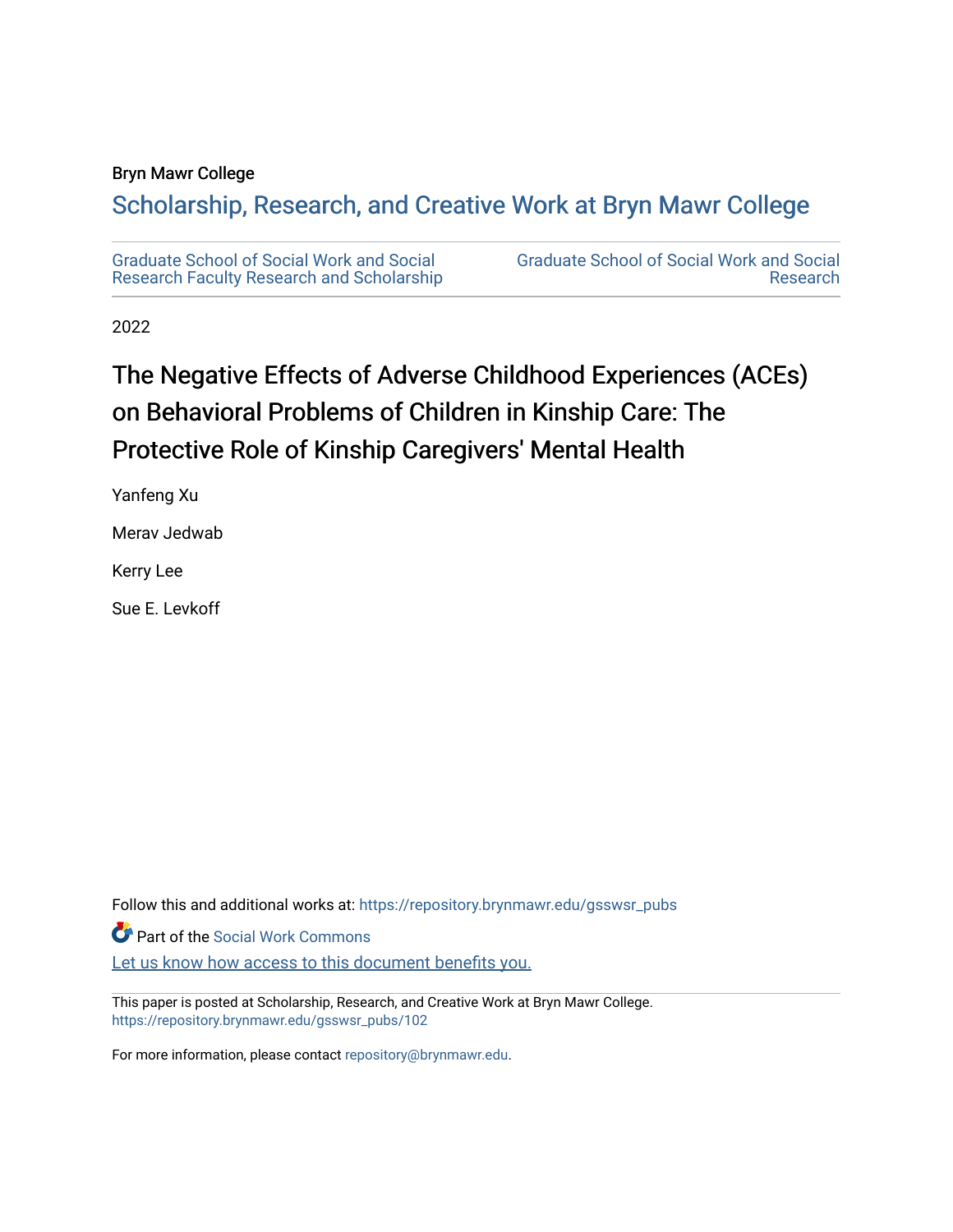The Negative Effects of Adverse Childhood Experiences (ACEs) on Behavioral Problems of Children

in Kinship Care: The Protective Role of Kinship Caregivers' Mental Health

## Yanfeng Xu, PhD<sup>1</sup>

University of South Carolina College of Social Work, United States

## **Merav Jedwab**, PhD<sup>2</sup>

Hadassah Academic College School of Social Work, Jerusalem, Israel

## **Kerry A. Lee**, PhD<sup>3</sup>

Bryn Mawr College Graduate School of Social Work and Social Research, United States

# **Sue E. Levkoff,** ScD<sup>1</sup>

University of South Carolina College of Social Work, United States

## **Corresponding author:**

Yanfeng Xu, PhD, MSW

University of South Carolina College of Social Work

[yanfeng@mailbox.sc.edu](mailto:yanfeng@mailbox.sc.edu)

1512 Pendleton St., Hamilton College, Columbia, SC 29208

**Funding statement:** This research received no specific grant from any funding agency in the public,

commercial, or not-for-profit sectors.

**Conflicts of interest statement:** The authors have no conflicts of interest to declare.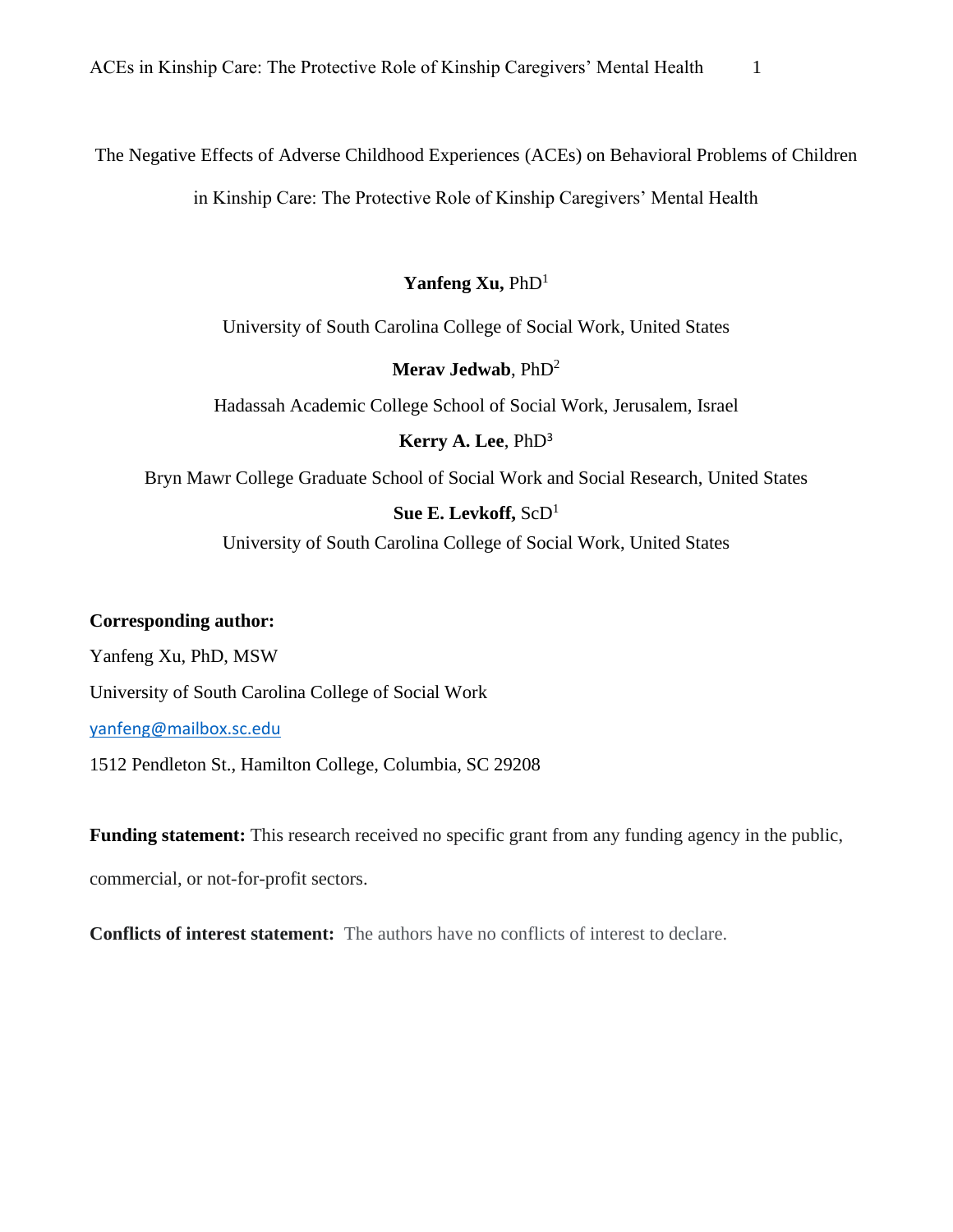# **The Negative Effects of Adverse Childhood Experiences (ACEs) on Behavioral Problems of Children in Kinship Care: The Protective Role of Kinship Caregivers' Mental Health Abstract**

This study aims to examine the (1) prevalence of ACEs among children in kinship care; (2) relationships between the number and type of ACEs and children's internalizing and externalizing problems; and (3) the moderating role of kinship caregivers' mental health on the relationships between ACEs and children's internalizing and externalizing problems. A sample of children in kinship care  $(N = 224)$  obtained from the National Survey of Child and Adolescent Well-being II was used. Ordinary Least Squares regression models were conducted. Results indicated that neglect followed by parental substance abuse were found to be the most prevalent ACEs. Child neglect, sexual and emotional abuse, and parental substance abuse were significantly associated with child internalizing problems, while sexual and emotional abuse were significantly associated with child externalizing problems. The total number of ACEs and experiencing  $\geq$  3 ACEs were significantly associated with child externalizing problems. Kinship caregivers' mental health significantly moderated the relationships between neglect, sexual abuse, and child internalizing problems. Caregiver's mental health also moderated the relationships between emotional and sexual abuse and neglect and children's externalizing problems. Findings suggest the importance of addressing ACEs and the need for mental health services to both kinship caregivers and children in kinship care.

*Keywords***:** Adverse childhood experiences; kinship care; caregivers' mental health; internalizing problems; externalizing problems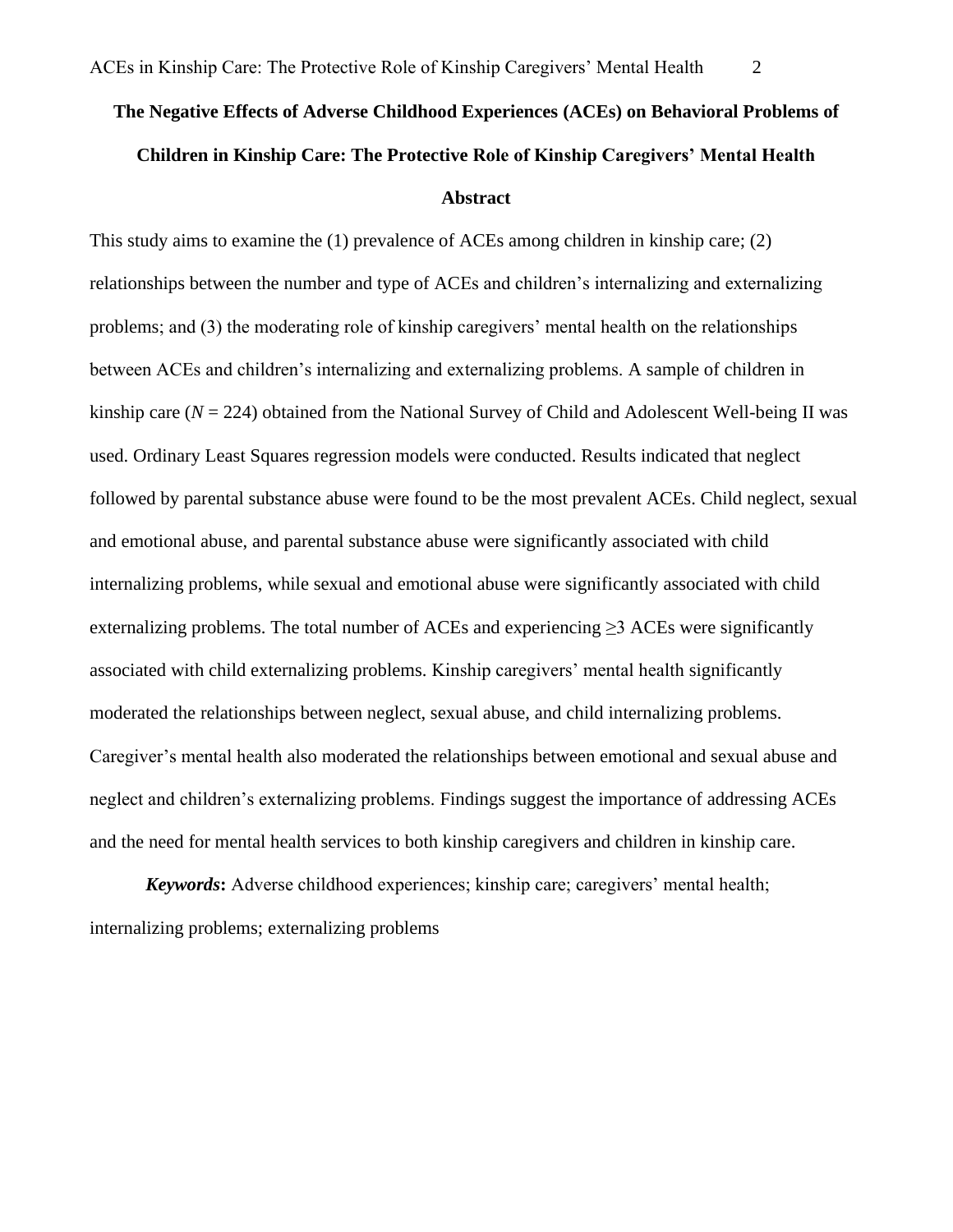# **The Negative Effects of Adverse Childhood Experiences (ACEs) on Behavioral Problems of Children in Kinship Care: The Protective Role of Kinship Caregivers' Mental Health**

In 2019, 32% of children in out-of-home care were placed in kinship care (U.S. Department of Health and Human Services, Administration for Children and Families, 2020). Since the implementation of the Federal Family First Prevention Services Act (2018), child welfare agencies have prioritized placing children in kinship care and continued providing services to support kinship families. Prior research shows that children in kinship care not only experience child maltreatment, but also have exposure to household dysfunctions, including parental substance abuse (Davis et al., 2020; Lee et al., 2020). The majority of previous research has primarily focused on maltreatment that kinship children suffer, often overlooking the complex trauma, including household dysfunctions, that kinship children experience (Winokur et al., 2014). Therefore, expanding the lens from child maltreatment to include the full spectrum of adverse childhood experiences (ACEs) is needed to better understand children in kinship care's behavioral problems. Unpacking the effects of ACEs on children's behavioral problems might also provide preliminary evidence for implementing trauma-informed care across settings serving kinship families (Miller et al., 2019).

ACEs were first examined by the Kaiser Permanente's Health Appraisal Clinic, in collaboration with the Centers for Disease Control and Prevention between 1995 and 1997 (Felitti et al., 1998; Ports et al., 2020). The CDC-Kaiser Permanente ACEs study included childhood maltreatment (e.g., physical, sexual, and emotional abuse, neglect) and household dysfunctions (e.g., parental violence, household mental illness, substance use, parental separation or divorce, incarcerated household member; Dube et al., 2001). The CDC indicates that more than 20% of adults in the U.S. experienced three or more ACEs (National Center for Injury Prevention and Control, Division of Violence Prevention, n.d.). The prevalence of ACEs is even higher for children involved in the child welfare system (CWS) than those general populations. For example, a nationally representative study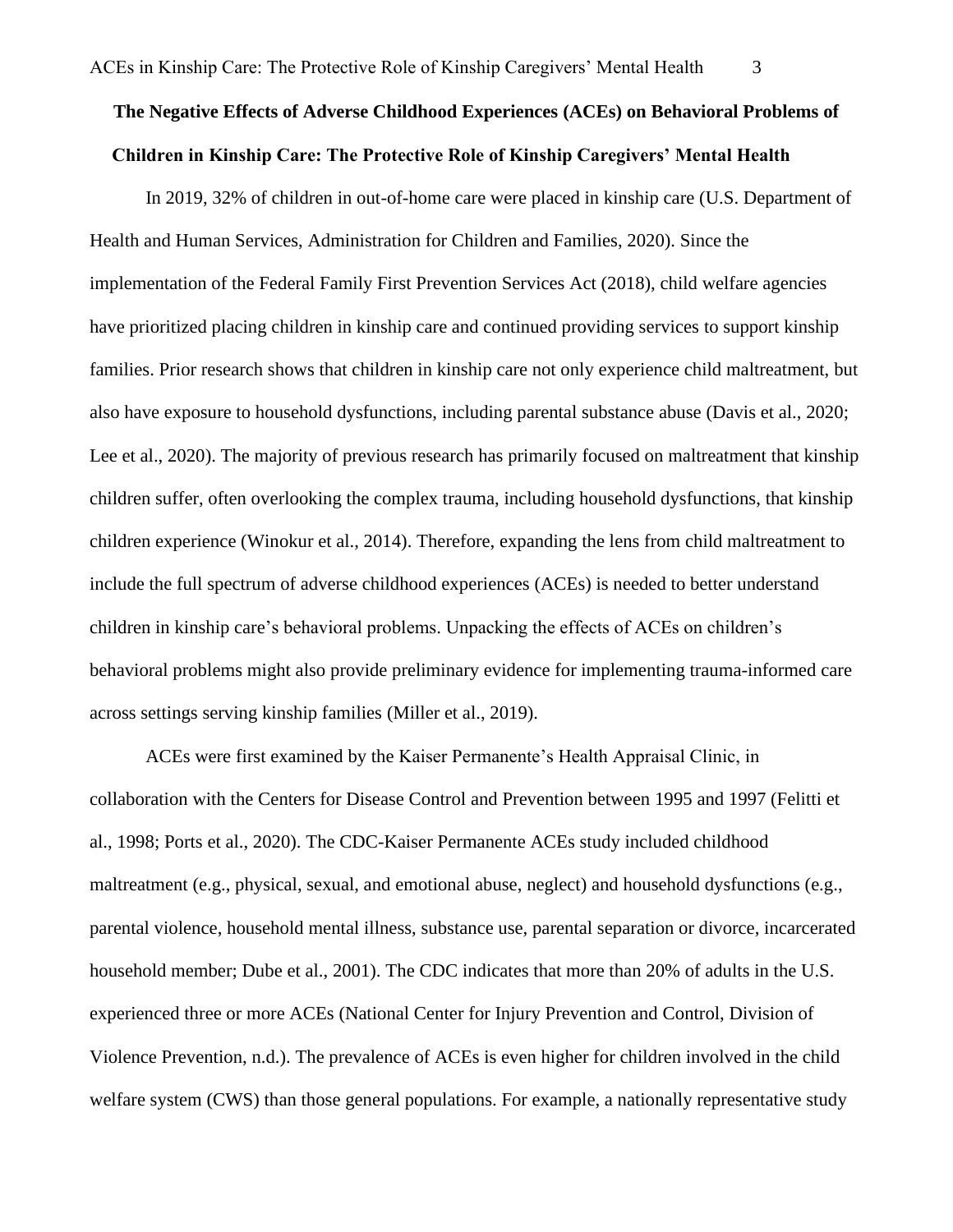ACEs in Kinship Care: The Protective Role of Kinship Caregivers' Mental Health 4 of children involved in CWS found that 42% of children experienced four or more ACEs, 27.08% experienced three ACEs, 17.23% experienced two ACEs, and 8.42% experienced only one ACE (Clarkson Freeman, 2014). For children involved in kinship care, Lee et al. (2020) found that 28% of them experienced neglect, 26% parental substance abuse, and 11% physical abuse. As kinship children enter care for reasons not limited to child maltreatment, but also household dysfunctions, it is imperative that the full effects of ACEs on children in kinship care be examined.

#### **The Relationships between ACEs and Children's Internalizing and Externalizing Problems**

Internalizing and externalizing problems are widely used to capture children's behavioral health outcomes (Achenbach, 1991). Internalizing problems refer to symptoms of depression, anxiety, and withdrawal, while externalizing problems are children's aggressive and rule breaking behaviors (Achenbach, 1991). Experiencing ACEs has been found to have deleterious effects on children's behavioral health outcomes. A vast majority of studies have examined both the cumulative and individual effects of ACEs on internalizing and externalizing problems among children. Regarding cumulative effects of ACEs, Petruccelli et al.'s (2019) systematic review suggests that an increased ACE score was associated with more behavioral problems among children. Specifically, one ACE was found to be associated with 1.45 times greater odds of having behavioral problems, while exposure to two, three, and four or more childhood adversities were associated with a 2.51, 2.52, and 4.88 odds, respectively.

Regarding the individual effects of ACEs on children's behavioral problems, results are inconsistent, depending on the study population. Hunt et al. (2017) found that exposure to emotional abuse and neglect, parental substance abuse, mental health, and domestic violence were significantly associated with increased internalizing and externalizing problems among high-risk children at age 9, while exposure to physical abuse and parental incarceration were only associated with externalizing problems. Conversely, Negriff (2020) found that sexual and physical abuse and emotional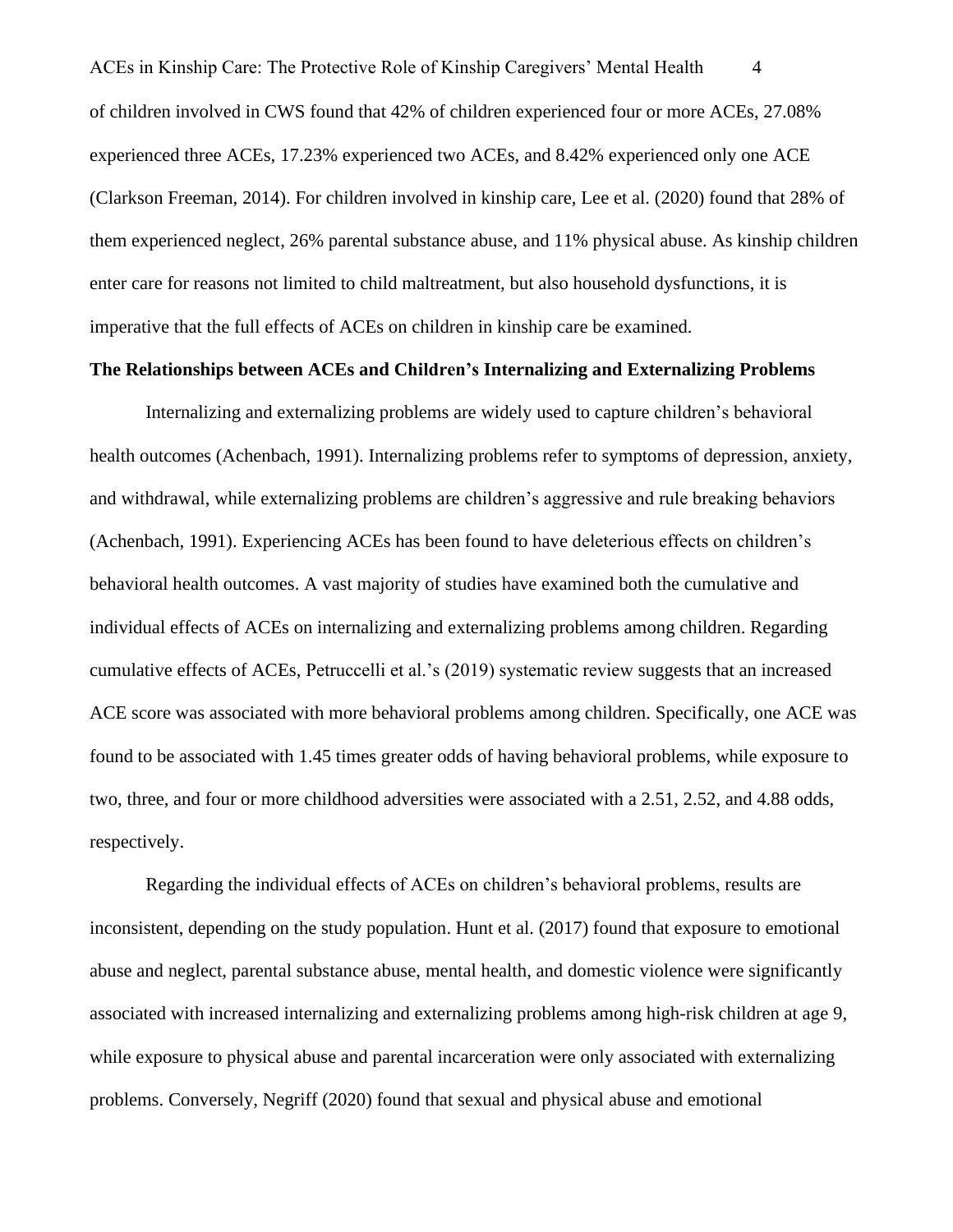ACEs in Kinship Care: The Protective Role of Kinship Caregivers' Mental Health 5 maltreatment were associated with internalizing and externalizing behaviors among adolescents, respectively, while neglect was associated with internalizing problems only; however, a significant relationship was not found between household dysfunctions and children's behavioral problems.

Despite these findings, research examining the effects of ACEs on behavioral problems among children involved in the CWS also have different findings. For example, Clarkson Freeman (2014) found that experiencing three or more ACEs compared to zero ACE was only associated with increased internalizing problems, while experiencing four or more ACEs in comparison to those without ACEs was only associated with increased externalizing problems. Differently, Garcia et al.'s (2017) study indicated that the total number of ACEs was not associated with children's internalizing or externalizing problems, and that only child sexual and physical abuse were significant predictors of children's internalizing, but not externalizing problems. Furthermore, a recent study among kinship care families found that the average number of ACEs kinship children experienced was three, and that a higher total ACE score, ranging from zero to nine, was associated with increased kinship children's internalizing and externalizing problems (Spratt et al., 2018). Overall, studies have consistently shown that ACEs have negative effects on children's internalizing and externalizing problems, but the cumulative and individual effects of ACEs on children's internalizing and externalizing problems vary across populations. These mixed findings highlight the importance of building evidence to better understand the effects of ACEs on specific populations, including children in kinship care.

Furthermore, while research has consistently highlighted the negative effects of ACEs on children's behavioral problems, the availability of stable, protective, supportive, and responsive caregiving relationships can help children to develop adaptive coping mechanisms that promote wellregulated stress response system and ultimately buffers the effects of exposure to ACEs and subsequent behavioral problems (Shonkoff et al., 2012).

#### **Kinship Caregivers' Mental Health and Its Buffering Effects on Child Behavioral Health**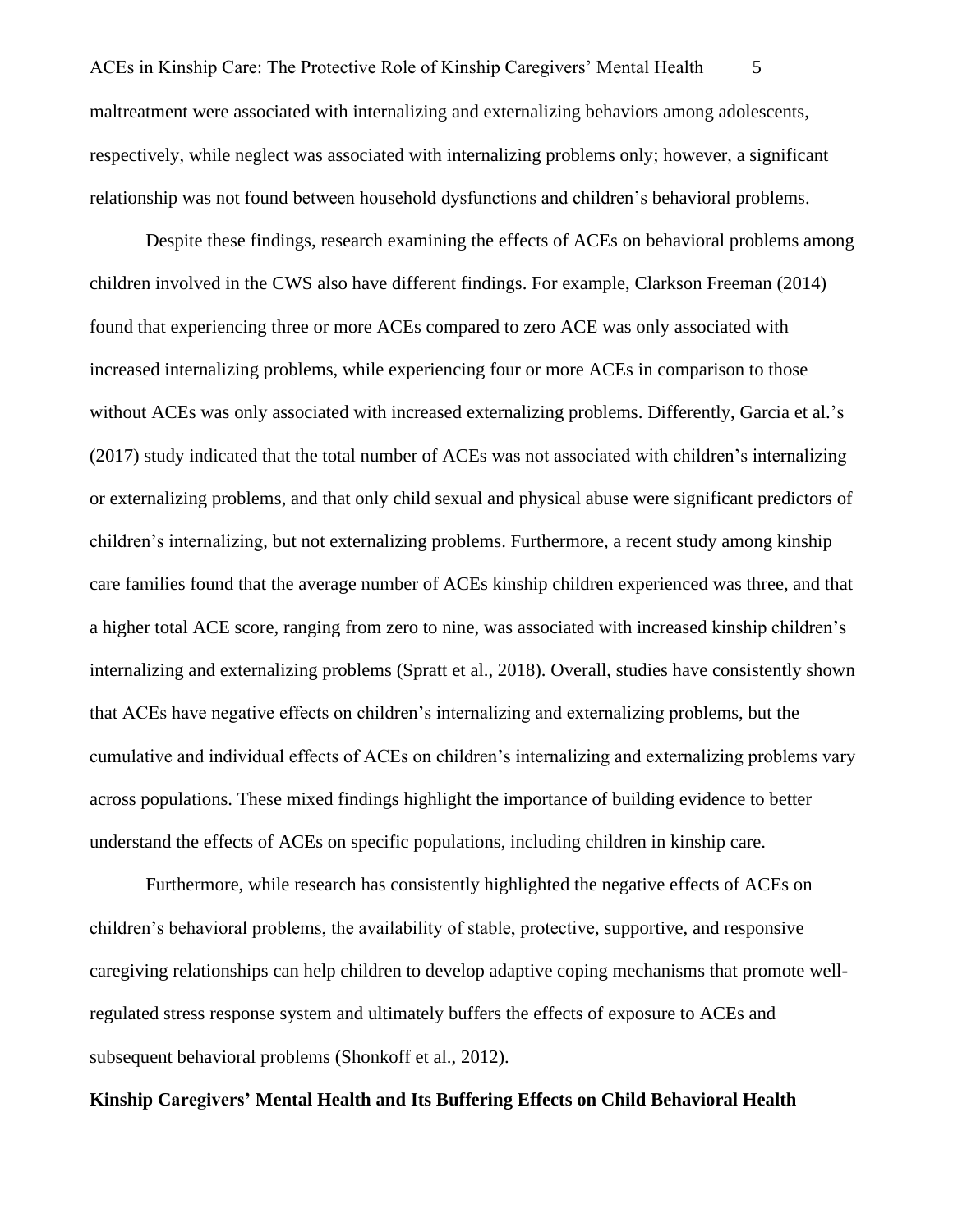As primary caregivers for children in kinship care, kinship caregivers' mental health is critical for healthy child development (Garcia et al., 2015; Kelley et al., 2011). There is abundant literature that has examined caregivers' poor mental health (e.g., depression, anxiety) and its negative influences on child development (Phua et al., 2020). However, studies on the buffering effects of caregivers' positive mental well-being, particularly kinship caregivers' mental well-being, on child behavioral health are limited. Evidence suggests kinship caregivers' mental health is associated with their parenting practices and their relationships with children (Author et al., 2020b). More specifically, caregivers with positive mental health are more likely to experience less parenting stress, engage in shared activities with children, be responsive to children's needs, and regulate their family's and children's emotions (Maughan et al., 2007; Richter et al., 2018). On the other hand, caregivers with poor mental health are less likely to be positive, sensitive, and attentive to children's needs and may pose a significant threat to children's emotional regulation and stress coping, which may further affect children's behavioral health outcomes (Maughan et al., 2007).

Although caregivers' mental health is critical for the well-being of children, Rodriguez-JenKins et al. (2020) suggested that kinship caregivers' mental health needs were one of the most unmet they experienced. The unmet mental health needs exacerbated associations between kinship caregivers' worse mental health and increased parenting stress and risky parenting behaviors (Author et al., 2020a; Author et al., 2020b). Furthermore, kinship caregivers' worse mental well-being increases children's behavioral problems. For example, Kelley et al. (2011) suggested that kinship caregivers' psychological distress was linked to increased children's behavioral problems in kinship care. Additionally, Garcia et al. (2015) indicated a significant relationship between kinship caregivers' depression status and children's behavioral problems. More specifically, children with kinship caregivers who were never depressed or had improved depression conditions over time, had significantly fewer behavioral problems over time.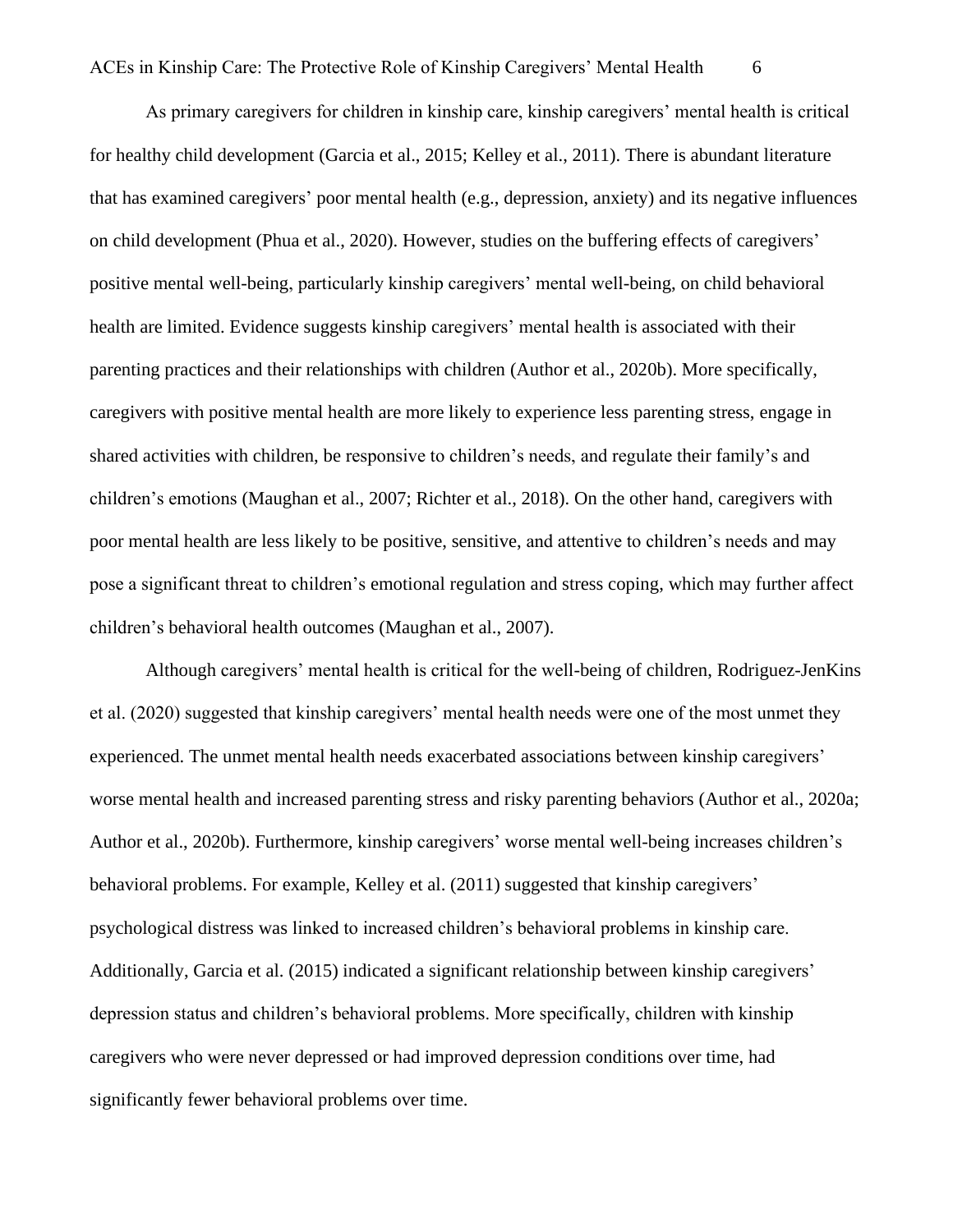In conclusion, for children entering kinship care with ACEs history, having supportive caregiving relationships plays a significant role in helping children cope with adversity and remaining positive outlooks after experiencing adversity (Shapiro & Applegate, 2018). Kinship caregivers' good mental health is one of prerequisites for supportive caregiving relationships, which may buffer the negative effects of adverse events on child behavioral problems, such as children's internalizing and externalizing behaviors.

#### **Guiding Theories: The Toxic Stress Theory and Family Resilience Theory**

This study is guided by the toxic stress theory (Center on the Developing Child, 2021) and the family resilience theory (Walsh, 2013). Toxic stress refers to any prolonged activation of stress and subsequent response to stress hormone — allostatic load — in the absence of protective relationships and factors (McEwen, 2007; Shern et al., 2016). The toxic stress theory posits that exposure to frequent and prolonged adversity in childhood may result in changes to the developing brain and other systems, resulting in increased risk for adverse behavioral outcomes (Danese & McEwen, 2012; Wegman & Stetler, 2009). Specifically, the more adversity a child experiences, the greater the likelihood of behavioral problems, including internalizing and externalizing problems.

In the face of adversity, family resilience theory further delineates factors that buffer the negative effects of ACEs on children's behavioral problems. Family resilience refers to the family's capacity to bounce back from stressful life challenges and become more strengthened and resourceful (Walsh, 2013). Studies have shown a myriad of factors that contributes to resilience among children, including caregivers' nurturing and protective care, family emotional regulation, and positive views of family (Masten, 2018). Additionally, the availability of supportive and responsive relationships early in a child's life has been shown to increase resilience among children with exposure to adversity (Berens et al., 2017). Caregivers' healthy mental well-being is a prerequisite for supportive and responsive caregiving and nurturing relationships, which may further help children in kinship care to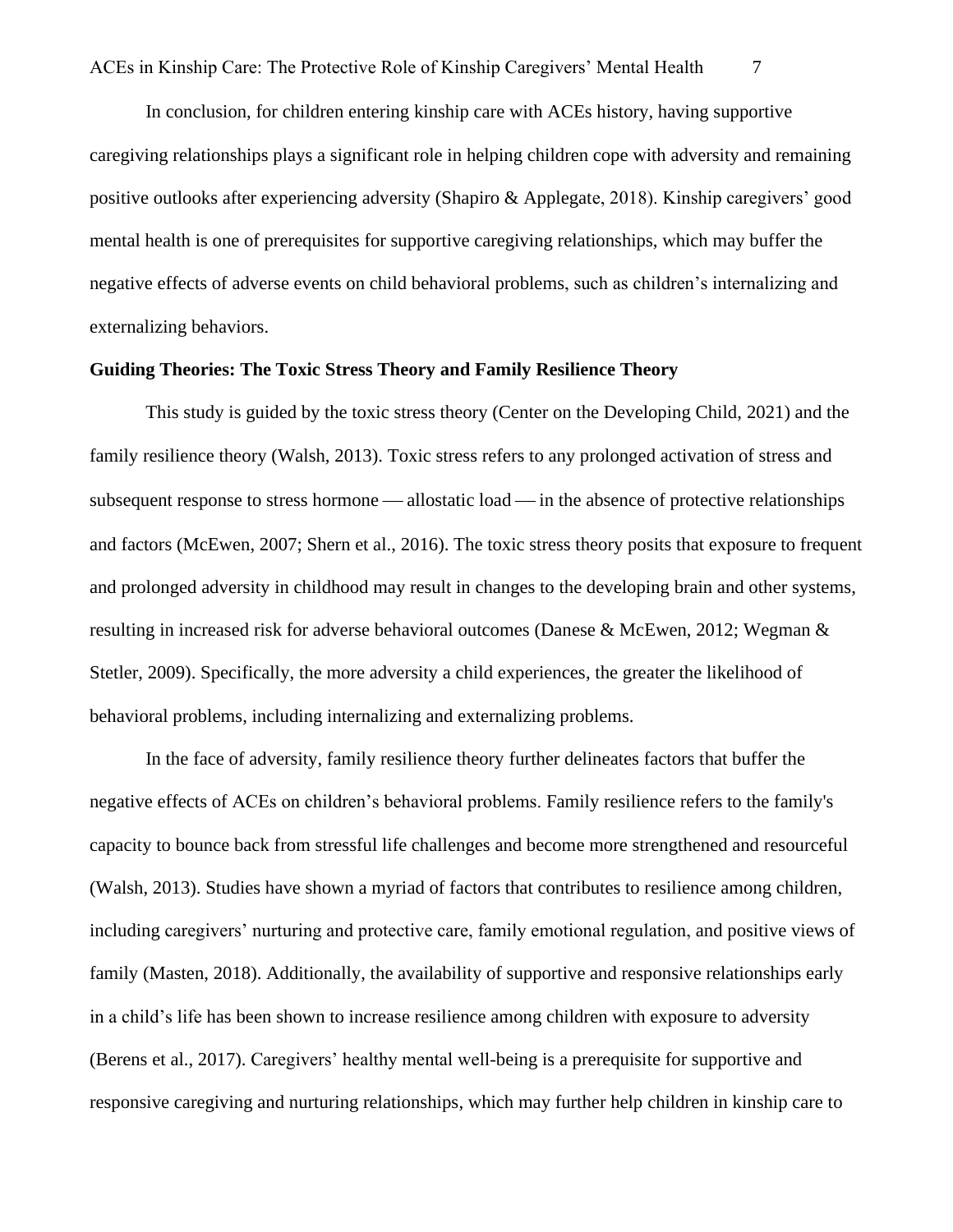ACEs in Kinship Care: The Protective Role of Kinship Caregivers' Mental Health 8 better regulate their emotions and behaviors, keep positive views in the face of adversity, and develop adaptive coping skills in dealing with the effects of toxic stress on behavioral outcomes.

As exposure to toxic stress results in a range of deleterious outcomes across the life course, these theories provide an explanation for the role of ACEs on kinship children's internalizing and externalizing problems, and the importance of resilient kinship caregivers, particularly caregivers with good mental health, as a protective factor in buffering the effects of toxic stress.

#### **Current Study**

To our knowledge, this is the first study to examine the effects of ACEs on children's behavioral problems in kinship care and to investigate the moderating role of kinship caregivers' mental health on this relationship. Results of this study will provide recommendations for the implementation of trauma-informed care in serving kinship families and for providing mental and behavioral health services to kinship caregivers and children in kinship care. Therefore, this study aims to examine the (1) prevalence of ACEs among children in kinship care; (2) relationships between the number and type of ACEs and children's internalizing and externalizing problems; and (3) moderating role of kinship caregivers' mental health on the relationship between ACEs and children's internalizing and externalizing problems.

#### **Method**

#### **Data and Sample Selection**

Data from wave 1 of the National Survey of Child and Adolescent Well-being II (NSCAW II) were used in this study. NSCAW II is a nationally representative, longitudinal study designed to understand the well-being of children with CWS involvement, including those in kinship care (Dowd et al., 2014). Using a two-stage stratified sampling design, NSCAW II sampled 5,872 children aged birth to 17.5 years in the U.S. who were investigated by Child Protective Services (CPS) between February 2008 and April 2009 (Dowd et al., 2014).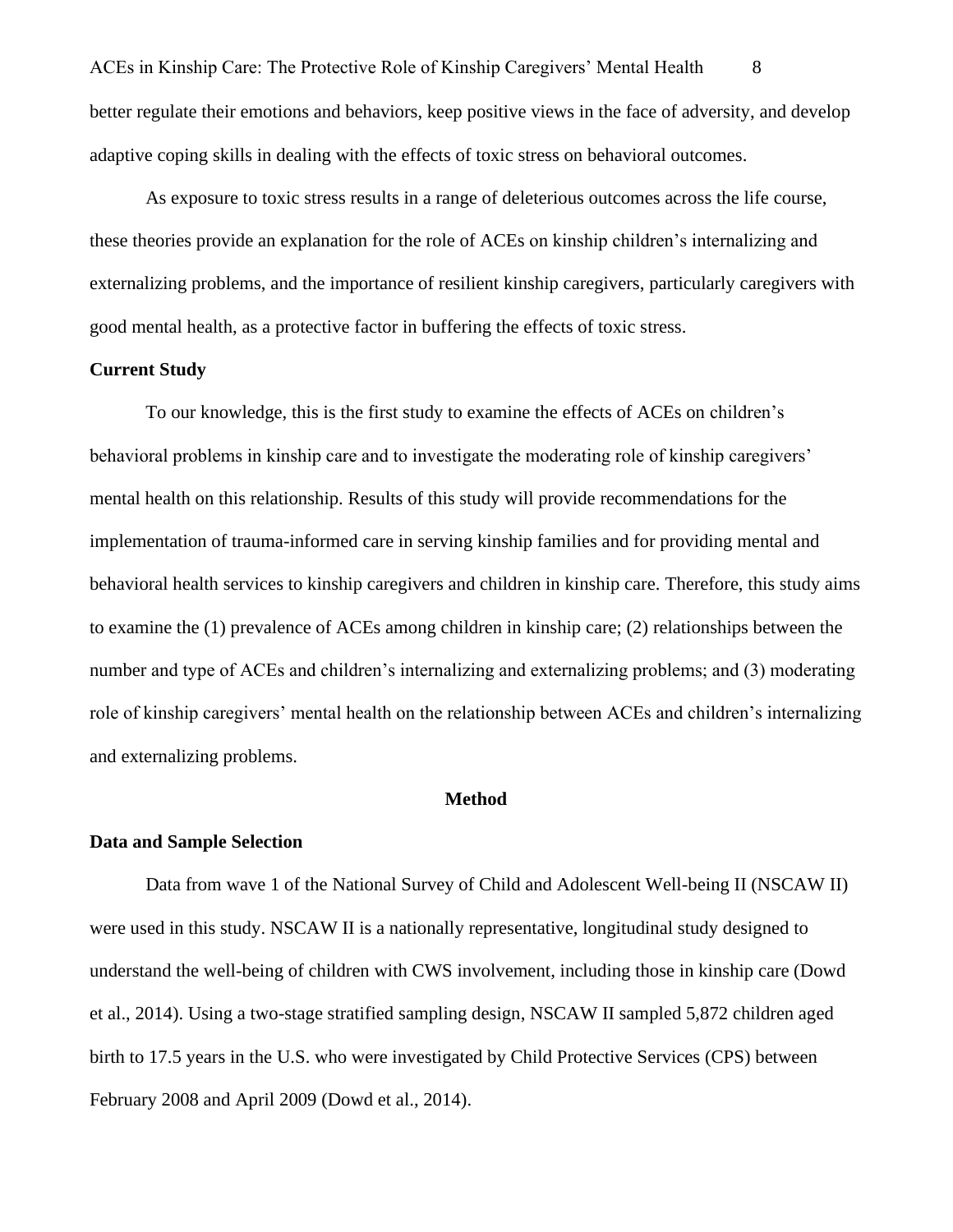The current study included a sample of children who stayed in kinship care at wave 1. There were frequent placement changes among kinship children and the change of kinship caregivers over time in NSCAW II study (Xu et al., 2021). To tease out the influence of placement changes and change of caregivers on children's behavioral problems, we decided to use cross-sectional data to ensure that the sample included only those children who stayed in kinship care with the same caregiver during the study period. A total of 540 kinship children ( $> 1.5$  years old) were selected in NSCAW II wave 1 data as the measure for the dependent variables was only available for children between 1.5 and 18 years old. After eliminating missing data, 224 children in kinship care were selected as the study analytic sample. This research study received a determination of not human subject research by the first author's University Institutional Review Board.

#### **Measures**

#### *Dependent Variables*

Children's internalizing and externalizing problems were measured using the Child Behavior Checklist (CBCL; Achenbach & Rescorla, 2000). Kinship caregivers reported the frequency of their kinship children's internalizing and externalizing problems using a three-point scale  $(1 = not sure, 2 =$ *somewhat or sometimes true*, and 3 = *very true or often true*). Standardized t-scores with normal distributions were used to accommodate two versions of the CBCL for children with different ages (1.5)  $-5$  years and  $6 - 18$  years), with higher scores indicating more behavioral problems. The CBCL is a reliable and valid measure with Cronbach's *α* ranging from 0.78 to 0.97 across studies [\(Achenbach,](https://www.sciencedirect.com/science/article/pii/S0145213420301381?casa_token=ADAQEoBR_R8AAAAA:tP6rScyUtSiVg2ysLax5qjlpnR2Pk3qwQi51FFycfSQok01vhK-z-MItxUaPW3qfVQlLj6JO#bib0005)  [1991;](https://www.sciencedirect.com/science/article/pii/S0145213420301381?casa_token=ADAQEoBR_R8AAAAA:tP6rScyUtSiVg2ysLax5qjlpnR2Pk3qwQi51FFycfSQok01vhK-z-MItxUaPW3qfVQlLj6JO#bib0005) Achenbach & Rescorla, 2000).

#### *Independent Variables*

ACEs were measured using caseworkers' reports of four child maltreatment indicators: physical, sexual, and emotional abuse, and neglect (including physical neglect, lack of supervisory, abandonment); and four household dysfunction indicators (parental substance abuse, mental illness,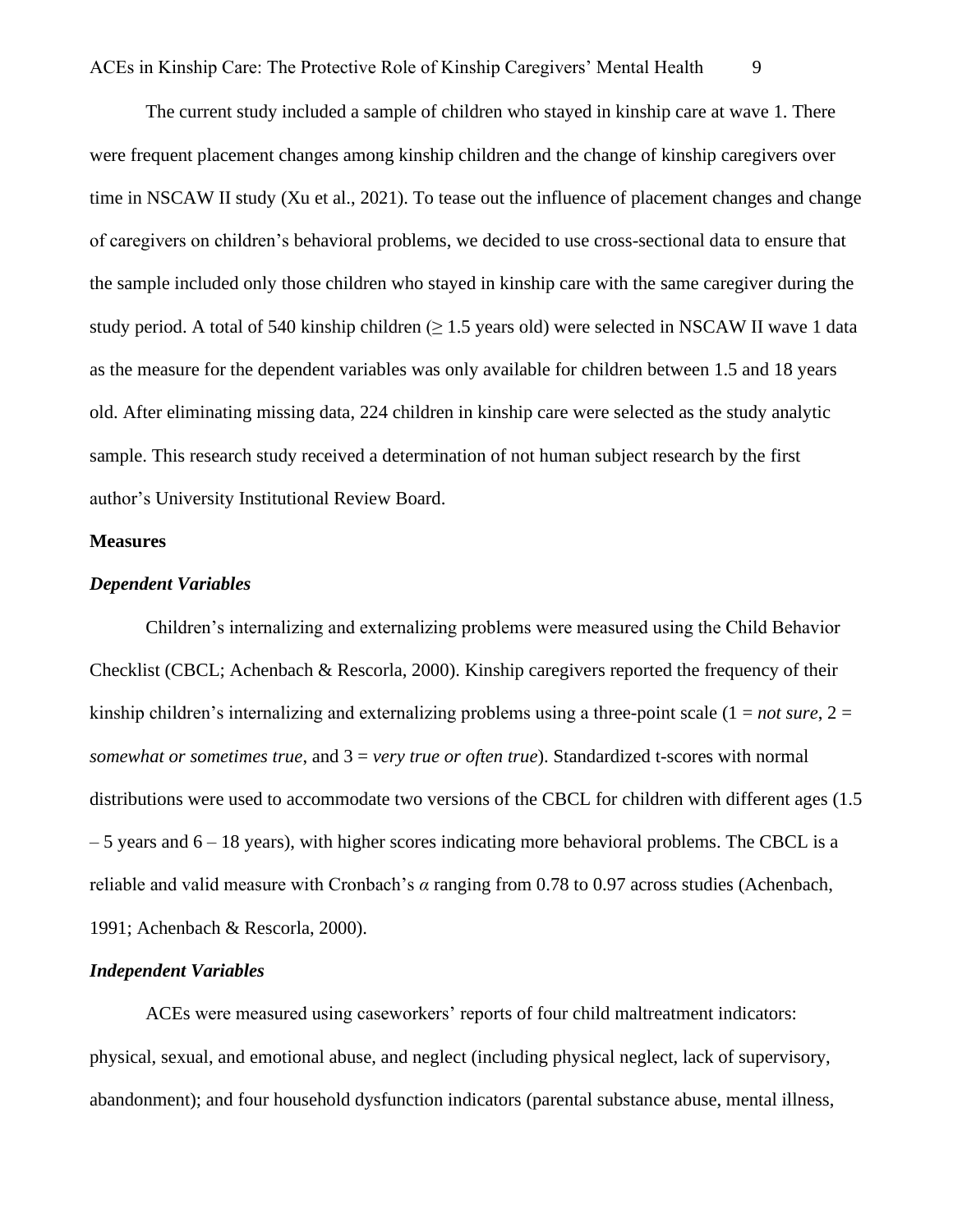ACEs in Kinship Care: The Protective Role of Kinship Caregivers' Mental Health 10 domestic violence, and incarceration; Felitti et al., 1998) with responses of "yes" or "no". More specifically, child physical, sexual and emotional abuse, and neglect were assessed by caseworkers during in-takes. Caseworkers also assessed household dysfunctions which included whether children's biological parents had (1) drug and alcohol abuse problems, (2) serious mental health problems and cognitive impairments, (3) domestic violence, and (4) a history of being arrested. We used individual ACEs items, a cumulative ACEs score (i.e., the sum of all ACEs), and ACEs scores with cutoff points (i.e., 0-1, 2, 3,  $\geq$ 4) in data analyses, respectively. This approach of using cumulative scores and cutoff points is similar to previous studies (e.g., Hunt et al., 2017). For the cutoff points, we combined zero and one ACE as a category because only five children had no ACE, which would be too small to be used as a reference group in the analyses and in detecting meaningful significance. As an additional measure, we compared the results of our analyses with and without these five cases and statistically significant results remained.

#### *Moderator*

Kinship caregivers' mental health was measured using the Short Form Health Survey (SF-12) (Ware et al., 1996). Scores were computed by NSCAW II survey developers and ranged from 1 to 100, with higher scores indicating better mental health. The reliability (generally above 8.0) and validity of this scale are well documented (Ware et al., 1996).

#### *Control variables*

Children and caregiver demographic characteristics were controlled for in the analyses. At the child level, race/ethnicity (0 = *non-Hispanic White*, 1 = *non-Hispanic Black*, 2 = *Hispanic*, 3 = *other*), gender (1= *female* and 0 = *male*), child age, and child health (1= *poor* and 5 = *excellent*) were included as controls. Caregivers' age (1= *35-54 years* and 0 = *>54 years*), race/ethnicity **(**0 = *White and non-Hispanic*, 1 = *Black and non-Hispanic*, 2 = *Hispanic*, 3 = *other*), education (1 = *college or above* and 0  $=$  *high school or below*), gender (1= *female* and 0 = *male*), and poverty (1= *below poverty* and 0 =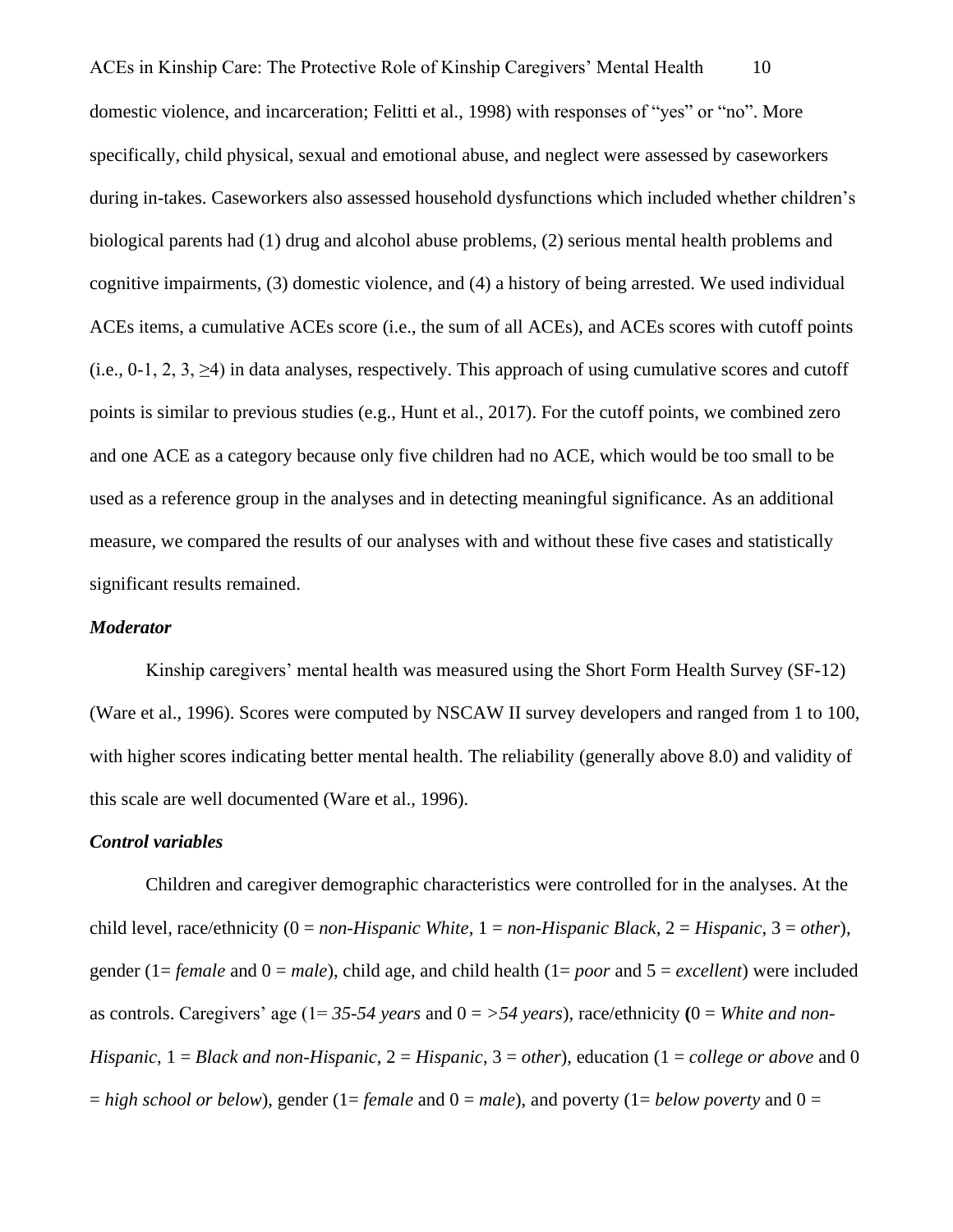ACEs in Kinship Care: The Protective Role of Kinship Caregivers' Mental Health 11 *above poverty*) were treated as categorical variables and included as controls. Caregivers' physical health was measured using the SF-12 (Ware et al., 1996) and treated as a continuous variable in analyses. Higher scores are indicative of better physical health.

#### *Missing Data*

Variables with missing data included substance abuse (34.63%); incarceration (26.67%); domestic violence (26.30%); mental illness (25.19%); caregiver's age (14.44%), race/ethnicity (14.26%), education (14.63%), gender (14.07%), and mental and physical health (13.52%); child health (13.33%); and family poverty (7.41%). Because of complex weights in NSCAW II data, integrating sampling weights into multiple imputation may yield inaccurate estimates (National Data Archive on Child Abuse and Neglect, Personal communication, March 2019). In addition, it would not be theoretically reasonable to impute child adversities and family demographics. Thus, a complete case analysis was considered the best approach to handle missing data in this case. Excluding participants with missing data, the sample included a total of 224 kinship children. To examine the potential effects of missing data on results, we conducted bivariate analyses to examine differences between the analytic sample without missing data and the original sample with missing data.

Bivariate analyses, *t*-tests and chi-square tests, revealed statistically significant differences between the two samples in relation to children's internalizing ( $F = 6.03$ ,  $p = 0.017$ ; original sample: *M*  $= 53.71$ ; *SD* = 11.74; current sample: *M* = 50.67; *SD* = 11.67) and externalizing problems (*F* = 5.34, *p*  $= 0.024$ ; original sample: *M* = 53.07; *SD* = 12.15; current sample: *M* = 50.36; *SD* = 11.65); parental substance abuse ( $\chi^2$  = 43.29, *p* = 0.0001; original sample: 49.73% had substance abuse history; current sample: 34.14% had substance abuse history); mental illness ( $\chi^2 = 15.04$ ,  $p = 0.0084$ ; original sample: 21.6% had mental illness; current sample: 11.92% had mental illness); and child gender ( $\chi^2$  = 57.02, *p* = 0.0002; original sample: 47.57% female; current sample: 67.79% female). The statistical differences highlighted the fact that our current sample consisted of children with fewer internalizing and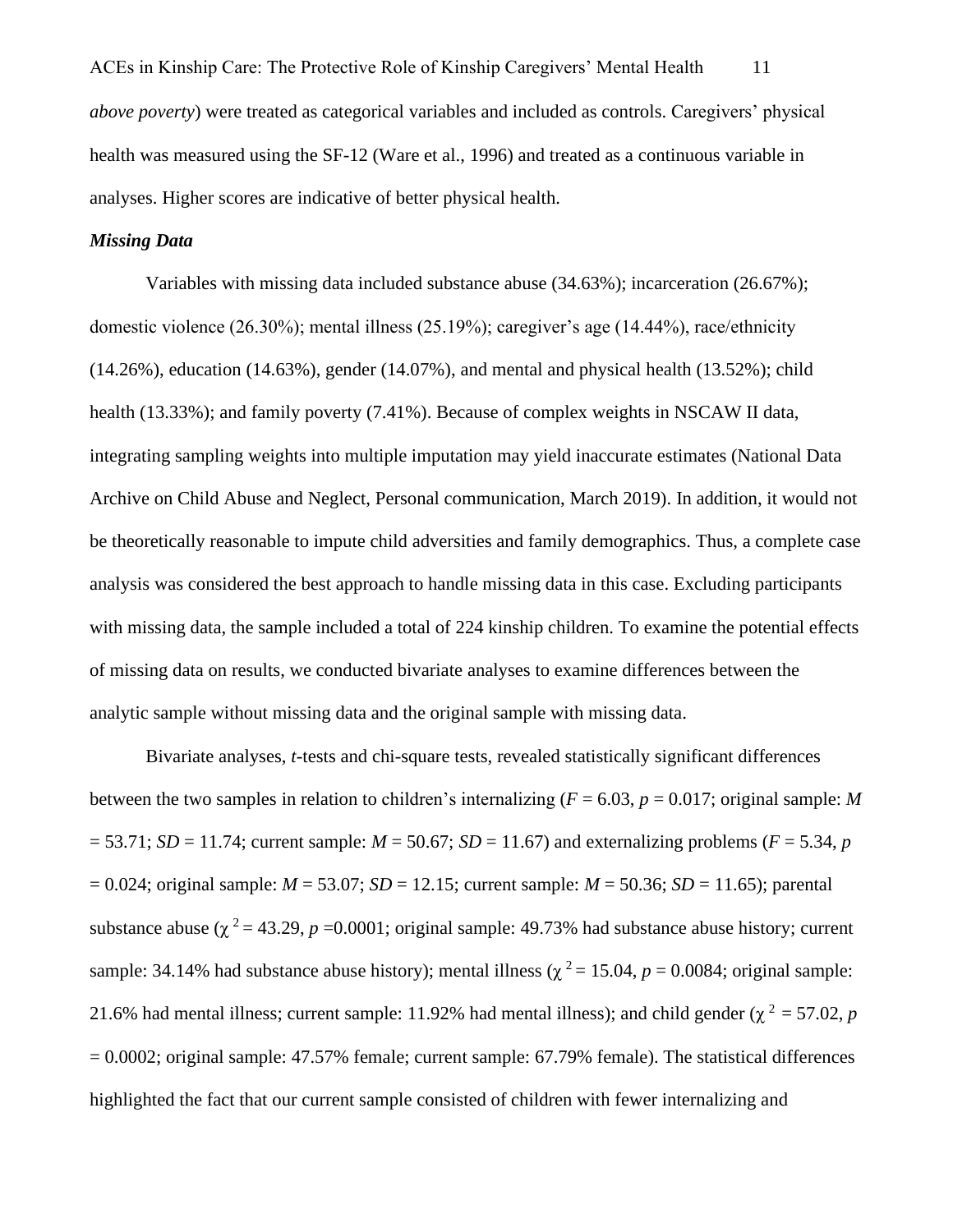ACEs in Kinship Care: The Protective Role of Kinship Caregivers' Mental Health 12 externalizing problems, less substance abuse and mental illness ACEs history, and more girls. Therefore, the findings of this study should be interpreted in light of these differences.

#### **Data Analysis**

All analyses were performed using STATA 15.0. Descriptive analyses and ordinary least squares (OLS) regression models with sampling weights applied were conducted. OLS regression assumptions, including no problematic multicollinearity (an average variance inflation factor 1.64), normality, homogeneity of variance, and independence of residuals were tested, and no assumptions were violated. To further examine the moderating role of kinship caregivers' mental health on the relationship between ACEs and children's internalizing and externalizing problems, interaction terms between ACEs and kinship caregivers' mental health were included in the regression models. Because our study had between 12 to 20 predictors, based on analyses, we conducted power estimations using G\*Power (Buchner, Erdfelder, & Faul, 1996). Our post hoc power estimations indicated that this study was adequately powered  $(>0.90)$  to detect medium effect sizes  $(0.15)$  with an alpha error probability of 0.05. Specifically, the power estimations were 0.98 (12 predictors), 0.98 (14 predictors), 0.96 (19 predictors), and 0.95 (20 predictors), respectively.

#### **Results**

#### **Descriptive Results**

Table 1 provides the weighted descriptive statistics for the sample (*N*=224) of children in kinship care. Children had a mean age of  $8.04$  ( $SD = 4.79$ ) years, mostly female (67.8%) and non-Hispanic White (44.6%), with a physical health mean score of 4.15 ( $SD = 0.83$ ).

The average scores for children's internalizing and externalizing behavioral problems were 50.67 (*SD* = 11.67) and 50.36 (*SD* = 11.65), respectively. Children had an average ACEs score of 1.61  $(SD = 1.08)$ . More specifically, 62.5% of children experienced none or only one ACE ( $n = 75$ ; including 0 ACE:  $n = 5$ ; and 1 ACE:  $n = 70$ ), 19.3% experienced 2 ACEs, about 18.3% experienced 3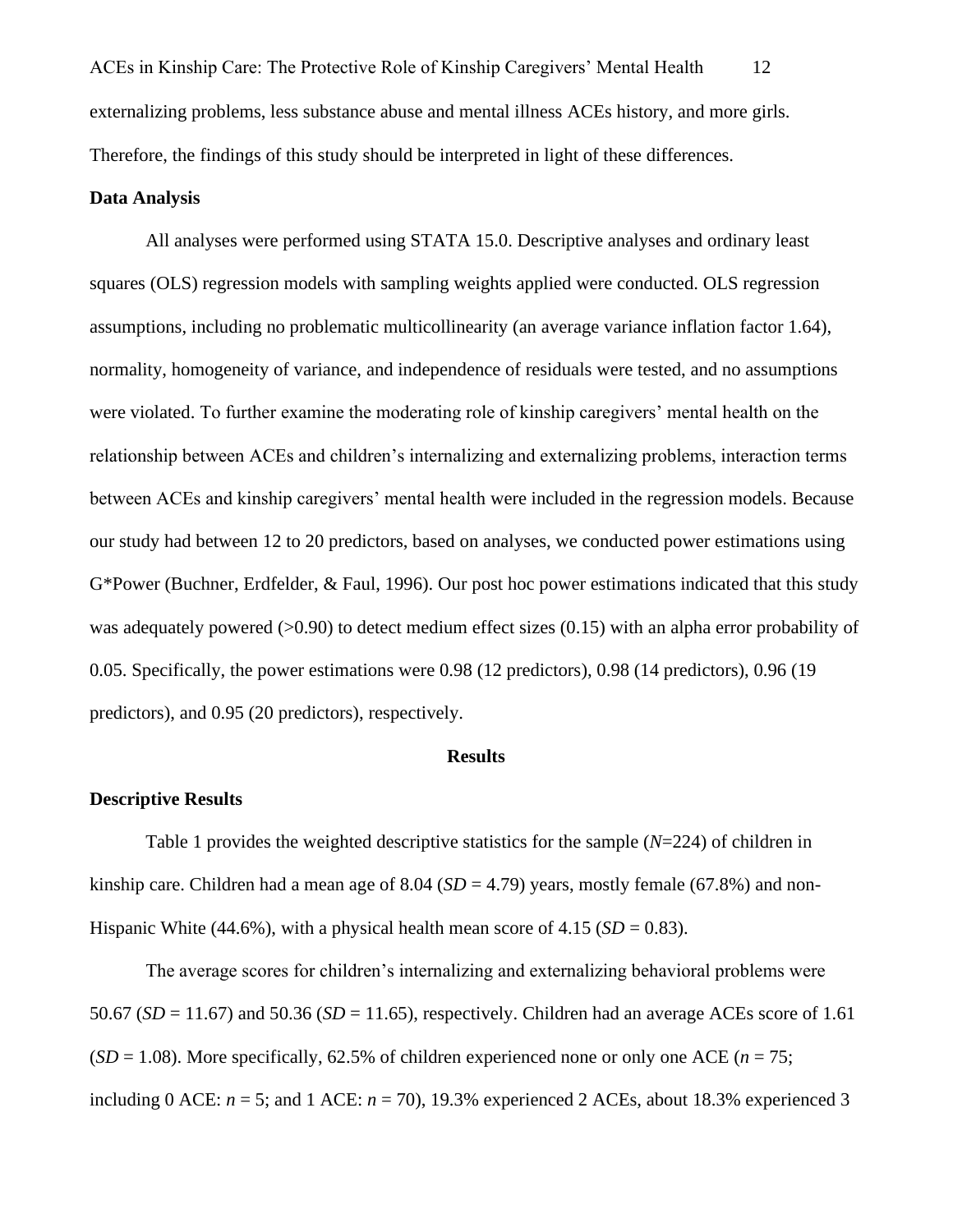ACEs in Kinship Care: The Protective Role of Kinship Caregivers' Mental Health 13 and ≥ 4 ACEs (range 0-5), respectively. The most common ACEs experienced by children were neglect (36.7%), parental substance abuse (34.1%), domestic violence (24.2%), and incarceration  $(19.5\%)$ .

In terms of caregiver's demographic characteristics, 73.6% were aged 35-54 and most identified as females (88.2%). More than two thirds of caregivers (65.1%) had a college-level education and above, and more than one half identified as non-Hispanic White (56.2%) and were living above the poverty line (54.8%). The average scores for caregiver's mental and physical health were  $52.54$  (*SD* = 8.63) and  $44.20$  (*SD* = 12.30), respectively.

#### **[INSERT TABLE 1 ABOUT HERE]**

#### **Results of Regression Models**

#### *ACEs and Internalizing and Externalizing Problems*

Table 2 presents six OLS regression models predicting child internalizing and externalizing behavioral problems, respectively. Models 1 and 2 show the relationships between individual ACEs items and children's behavioral problems. Results indicated that sexual and emotional abuse were significantly associated with increased internalizing  $(B = 9.20, p = 0.002; B = 7.92, p = 0.011$ , respectively) and externalizing behavioral problems ( $B = 16.27$ ,  $p = 0.016$ ;  $B = 12.53$ ,  $p = 0.010$ , respectively). Regarding the cumulative effect of ACEs on children's behavioral problems, the total number of ACEs was only associated with increased externalizing problems  $(B = 2.41, p = 0.033)$ . Experiencing three ( $B = 6.59$ ,  $p = 0.006$ ) or four or more ACEs ( $B = 9.36$ ,  $p = 0.031$ ) was associated with increased externalizing problems compared to experiencing no or one ACE.

#### *Significant Child Characteristics Associated with Internalizing and Externalizing Problems*

The significant child characteristics associated with child internalizing and externalizing problems are also presented in Table 2. When compared to White children, being Hispanic was associated with more internalizing problems (Model 1:  $B = 5.20$ ,  $p = 0.024$ ; Model 3:  $B = 4.81$ ,  $p =$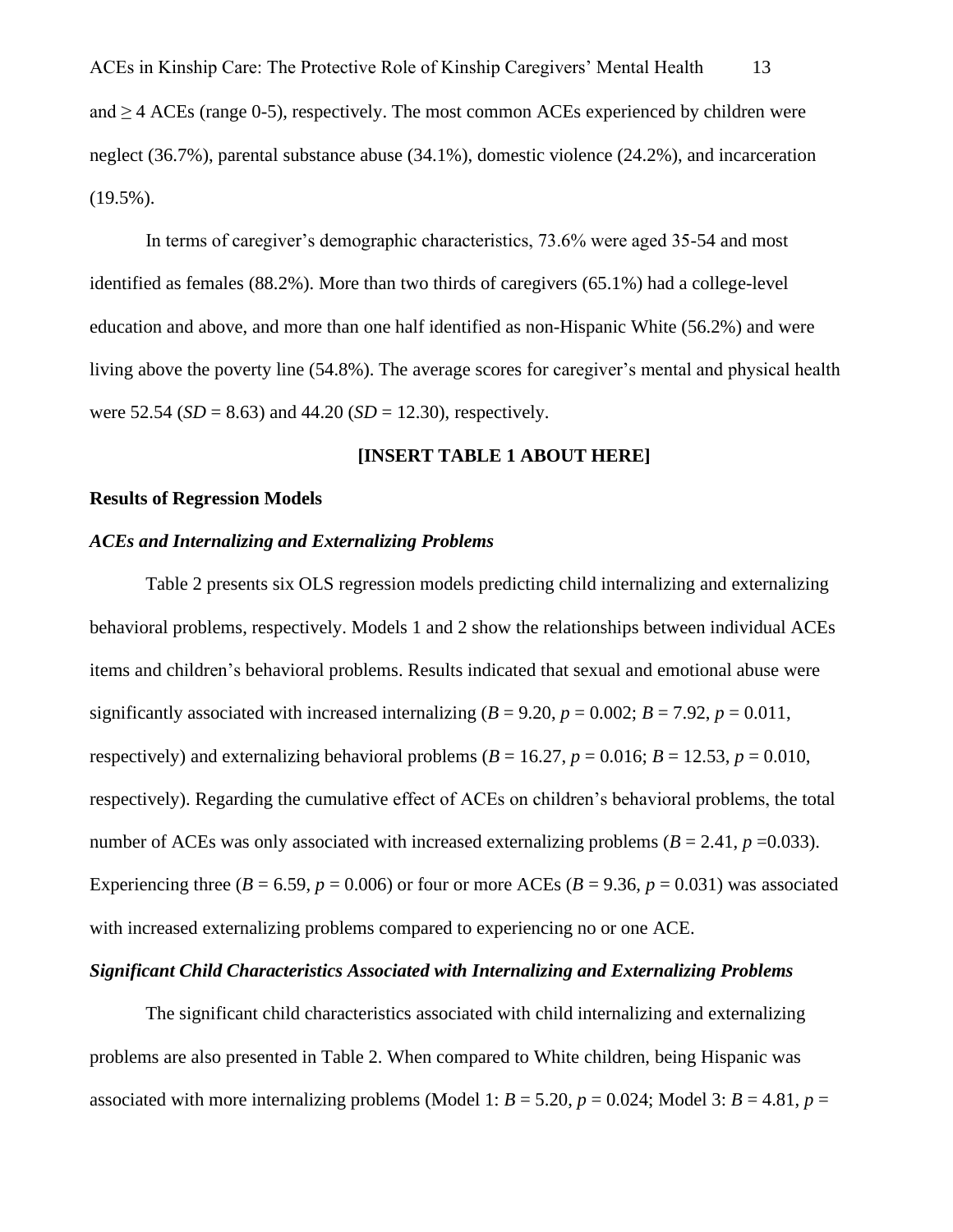0.021). Children of other race/ethnicities (i.e., Asian Pacific Islanders, Native Americans) experienced more externalizing problems compared to their White counterparts (Model 2:  $B = 10.17$ ,  $p = 0.019$ ; Model 4:  $B = 7.55$ ,  $p = 0.048$ ). Also, child age and gender were significant predictors of externalizing problems. Being older was associated with more externalizing problems compared to being younger (Model 2:  $B = 0.68$ ,  $p = 0.003$ ; Model 4:  $B = 0.64$ ,  $p = 0.007$ ). Also, females had fewer externalizing problems when compared to boys (Model 2:  $B = -3.90$ ,  $p = 0.048$ ).

# *Significant Kinship Caregiver Characteristics Associated with Internalizing and Externalizing Problems*

Kinship caregivers' mental health was a significant predictor of children's internalizing and externalizing problems across all models (see Table 2). Results indicate that children whose caregivers had better mental health conditions showed fewer internalizing and externalizing problems (Model 1: *B* = -0.50, *p* = 0.001; Model 2: *B* = -0.48, *p* = 0.002; Model 3: *B* = -0.37, *p* = 0.012; Model 4: *B* = - 0.38, *p* = 0.011; Model 5: *B* = -0.37, *p* = 0.009; Model 6: *B* = -0.37, *p* = 0.011). Moreover, children raised by female caregivers had fewer internalizing problems than those raised by male caregivers (Model 1: *B* = -7.70, *p* = 0.015; Model 3: *B* = -8.38, *p* = 0.023; Model 5: *B* = -7.83, *p* = 0.040). In Models 1, 3, and 5, children whose caregivers identified as other race/ethnicity (i.e., Asian Pacific Islanders, Native Americans) showed more internalizing problems (Model 1:  $B = 9.03$ ,  $p = 0.005$ ; Model 3:  $B = 8.73$ ,  $p = 0.014$ ; Model 5:  $B = 9.73$ ,  $p = 0.008$ ) and externalizing problems (Model 6:  $B =$ 5.55,  $p = 0.048$ ) than children whose caregivers were White.

#### **[INSERT TABLE 2 ABOUT HERE]**

#### *Interactions between ACEs and Kinship Caregivers' Mental Health*

We further examined the interactions between individual and cumulative ACEs and kinship caregivers' mental health on children's internalizing and externalizing problems. Table 3 presents only the significant interactions. Kinship caregivers' mental health significantly moderated the relationship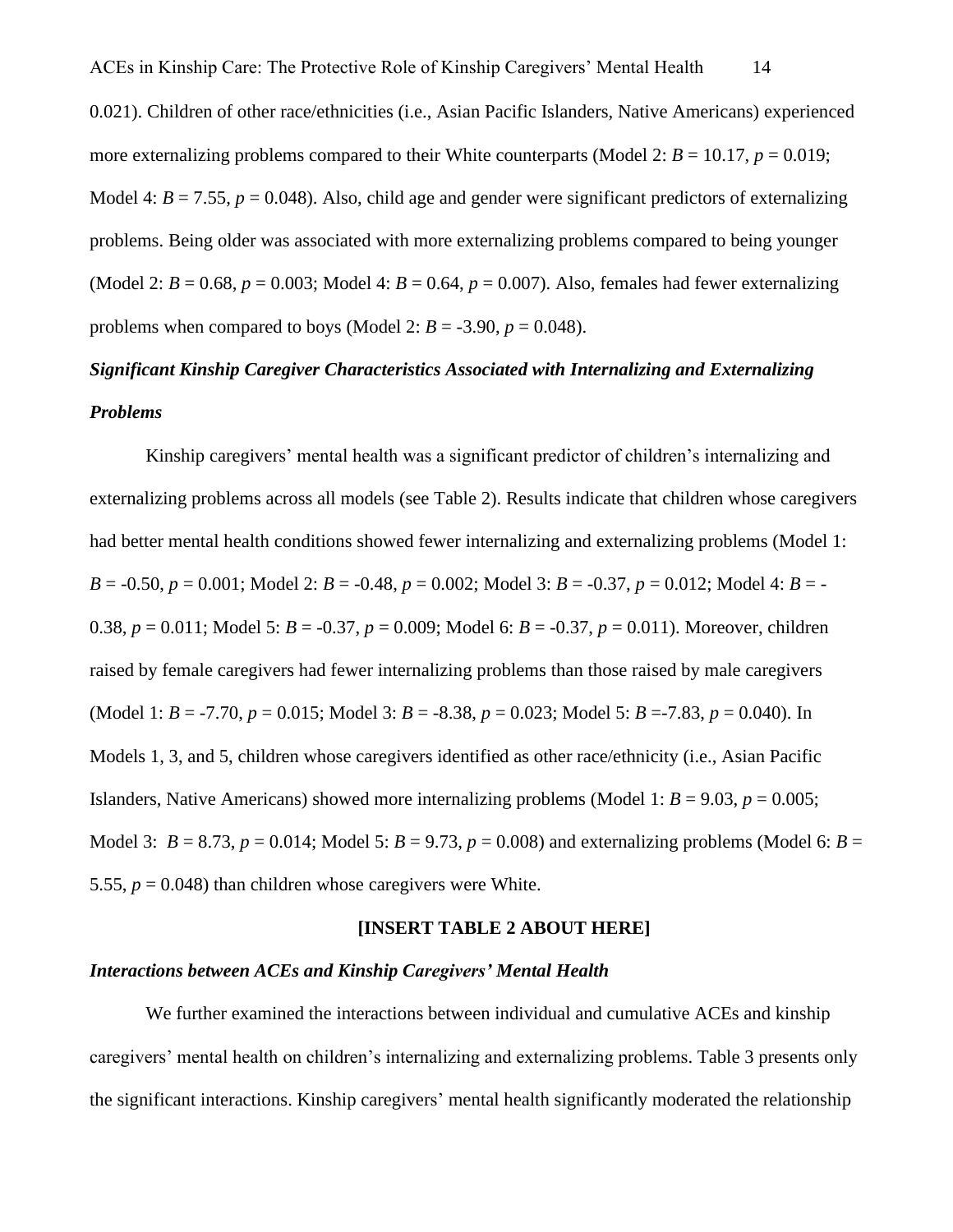ACEs in Kinship Care: The Protective Role of Kinship Caregivers' Mental Health 15 between neglect and child externalizing problems  $(B = 4.44, p < 0.05$ ; see Model 1 and Figure 1). Significant interactions were also found between sexual and emotional abuse and kinship caregivers' mental health on children's behavioral problems. Kinship caregivers' mental health significantly moderated the relationship between child sexual abuse and children's internalizing  $(B = -0.80, p =$ 0.001; see Model 2 and Figure 2a) and externalizing  $(B = -0.66, p < 0.01$ ; see Model 3 and Figure 2b) problems. That is, caregivers' better mental health buffered the effects of sexual abuse on children's internalizing and externalizing problems. Kinship caregivers' mental health also significantly moderated the relationship between emotional abuse and children's behavioral problems (see Models 4 and 5; Figures 3a and 3b). Specifically, better mental health of kinship caregivers was associated with children's decreased internalizing ( $B = -2.30$ ,  $p < 0.05$ ) and externalizing ( $B = -1.79$ ,  $p < 0.01$ ) problems if emotional abuse was experienced.

#### **[INSERT TABLE 3 & FIGURES 1-3 ABOUT HERE]**

#### **Discussion**

A substantial body of research has examined ACEs and children's behavioral problems, yet there is a paucity of studies that have examined both these relationships, as well as protective factors, among children in kinship care. Using data from a nationally representative study, we examined the relationships between ACEs and kinship children's internalizing and externalizing problems and further tested the moderating role of kinship caregivers' mental health on these relationships. Results of this study particularly highlight the protective role of kinship caregivers' mental health on the relationships between ACEs and kinship children's behavioral health outcomes.

#### **The Prevalence of ACEs**

Due to the recent opioid crisis, a disproportionate number of children have entered kinship care with co-occurring child maltreatment and household dysfunctions (Davis et al., 2020). Our results provide additional support for this phenomenon, given a large proportion of children in kinship care in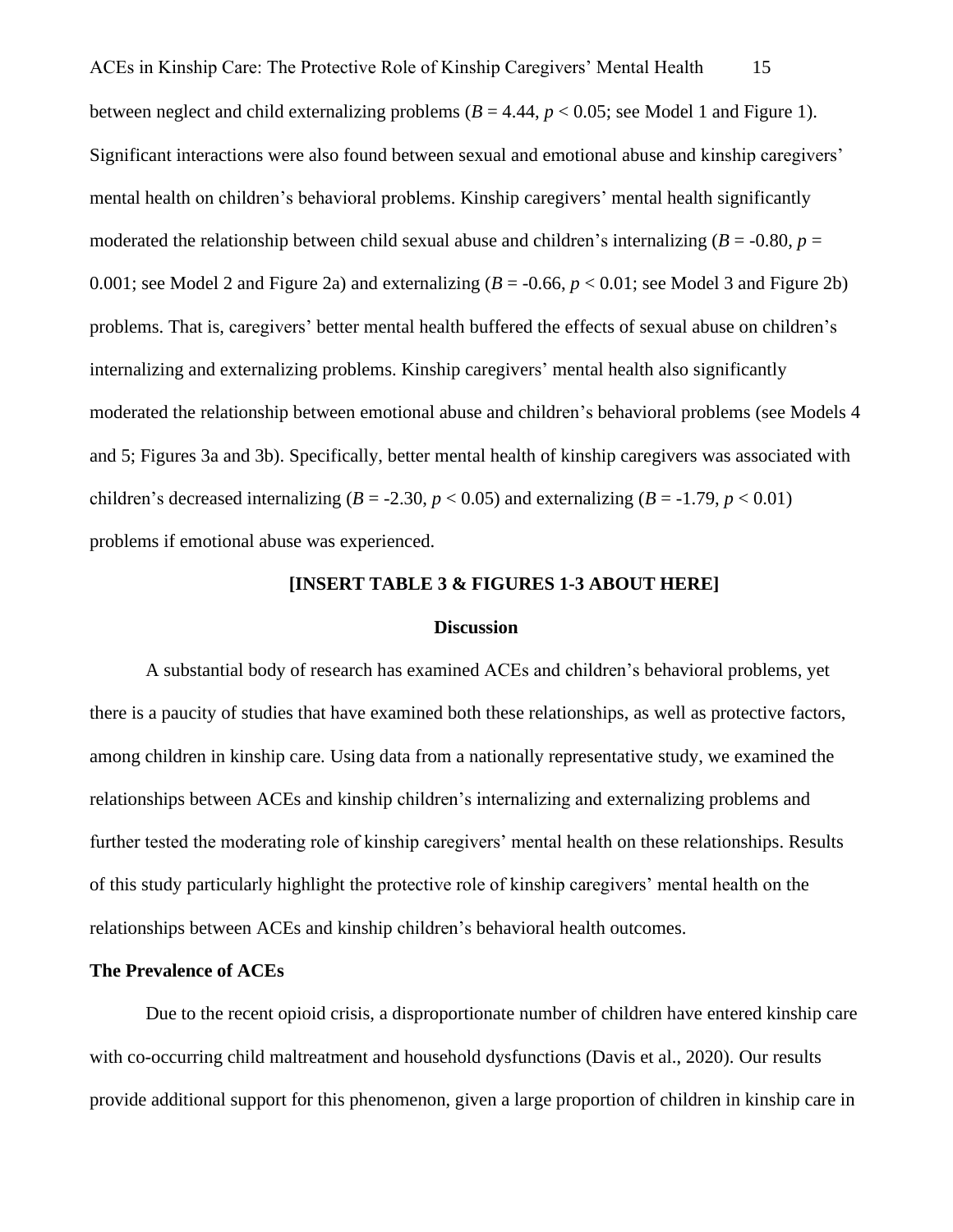ACEs in Kinship Care: The Protective Role of Kinship Caregivers' Mental Health 16 our study sample experience both child maltreatment (e.g., neglect: 36.66%) and household dysfunction (e.g., parental substance abuse: 34.14%). Five children in this sample did not experience any ACEs in our study, which is in alignment with existing research that utilized the NSCAW dataset where 5.07% of children did not have an ACE (Clarkson Freeman, 2014). Similar findings were also identified in Spratt et al.'s (2018) study, where 10% of kinship children reported no ACEs. A potential explanation is that some children may enter kinship care due to parental death, parental economic needs, or military deployment (Ariyo et al., 2019), but these were not captured by our current ACEs measure.

#### **ACEs and Children's Internalizing and Externalizing Problems**

An interesting finding of our study indicated that both child sexual and emotional abuse experiences were significantly associated with children's internalizing and externalizing problems. This may be related to the etiology of emotional and sexual abuse. More specifically, children who experience emotional abuse may lack positive coping strategies and have more difficulty dealing with stressful situations, resulting in a higher risk of behavioral problems (Muniz et al., 2019). Similarly, children who experienced sexual abuse may internalize the psychological trauma and stigma associated with such abuse, which may trigger feelings of powerlessness, shame, and guilt, and further lead to internalizing problems (Gibson & Leitenberg, 2001).

Our results also indicated that child neglect and parental substance abuse were only associated with children's internalizing but not externalizing problems. Child neglect usually is associated with inadequate parental care, including failure to meet children's needs, which may lead to children's negative emotional responses (Bolger & Patterson, 2001; Kobulsky et al., 2020). Moreover, having more internalizing problems resulting from neglect may be due to the fact that experiencing neglect is related to a psychological experience. This may affect brain processes resulting in prolonged stress where such behaviors are internalized, according to toxic stress theory (Center on the Developing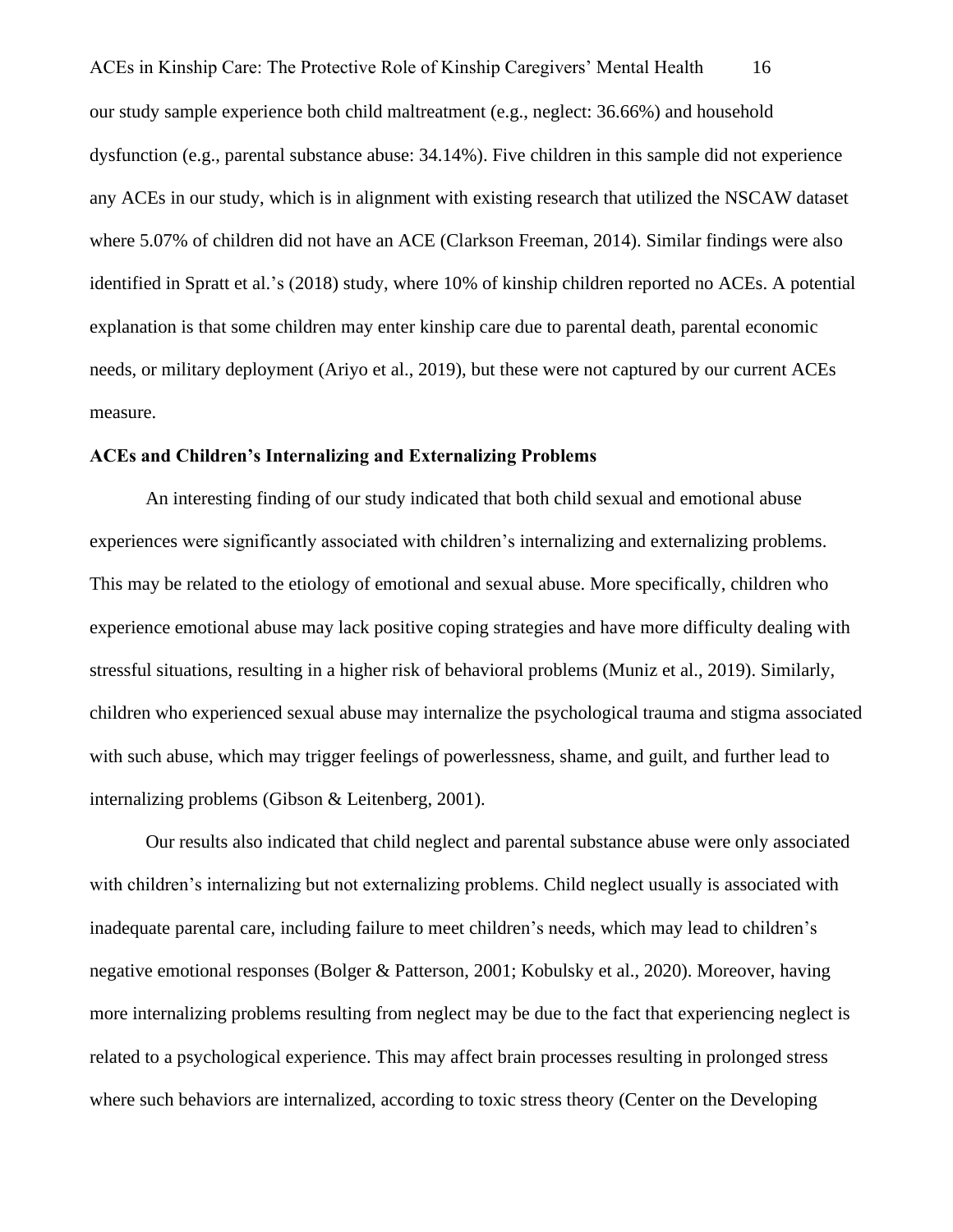ACEs in Kinship Care: The Protective Role of Kinship Caregivers' Mental Health 17 Child, 2021). Furthermore, parental substance abuse was associated with increased children's internalizing problems. This may be due to the fact that parental substance abuse may affect their parenting behaviors, mental well-being, emotional regulation, and coping strategies. These may further influence children's emotional regulation, confidence, and social skills, which may result in increased children's internalizing problems (Osborne & Berger, 2009; Staton-Tindall et al., 2013). In addition, for kinship families with substance abusing biological parents, kinship caregivers need to address these problems with the biological parents (Rodriguez-JenKins et al., 2020), which may cause conflicts in family relationships and affect children's internalizing problems.

Our results further indicated that the total number of ACE score and having three or more ACEs were only significantly associated with children's externalizing and not internalizing problems. One plausible explanation for our finding is that children with more ACEs are more likely to express their emotions directly (e.g., physically, aggressively), thereby resulting in more externalizing problems.

#### **The Protective Role of Kinship Caregivers' Mental Health**

Our results indicated that kinship caregivers' mental health significantly buffered the negative effect of sexual and emotional abuse on both internalizing and externalizing problems. In addition, results suggest that kinship caregivers' mental health buffers the negative effects of neglect on children's externalizing problems. This finding highlights the protective role of kinship caregivers' mental health conditions on children's behavioral problems. Previous research has consistently indicated that kinship caregivers' mental health is strongly associated with children's behavioral health outcomes (Garcia et al., 2015; Kelley et al., 2011). Despite the impact of kinship caregiver's better mental health in reducing children's behavioral problems, kinship caregivers tend to underuse mental health services (Rodriguez-JenKins et al., 2020; Smithgall et al., 2009) due to family, structural and perceptual barriers (Sakai et al., 2011; Smithgall et al., 2009). For example, Smithgall et al. (2009)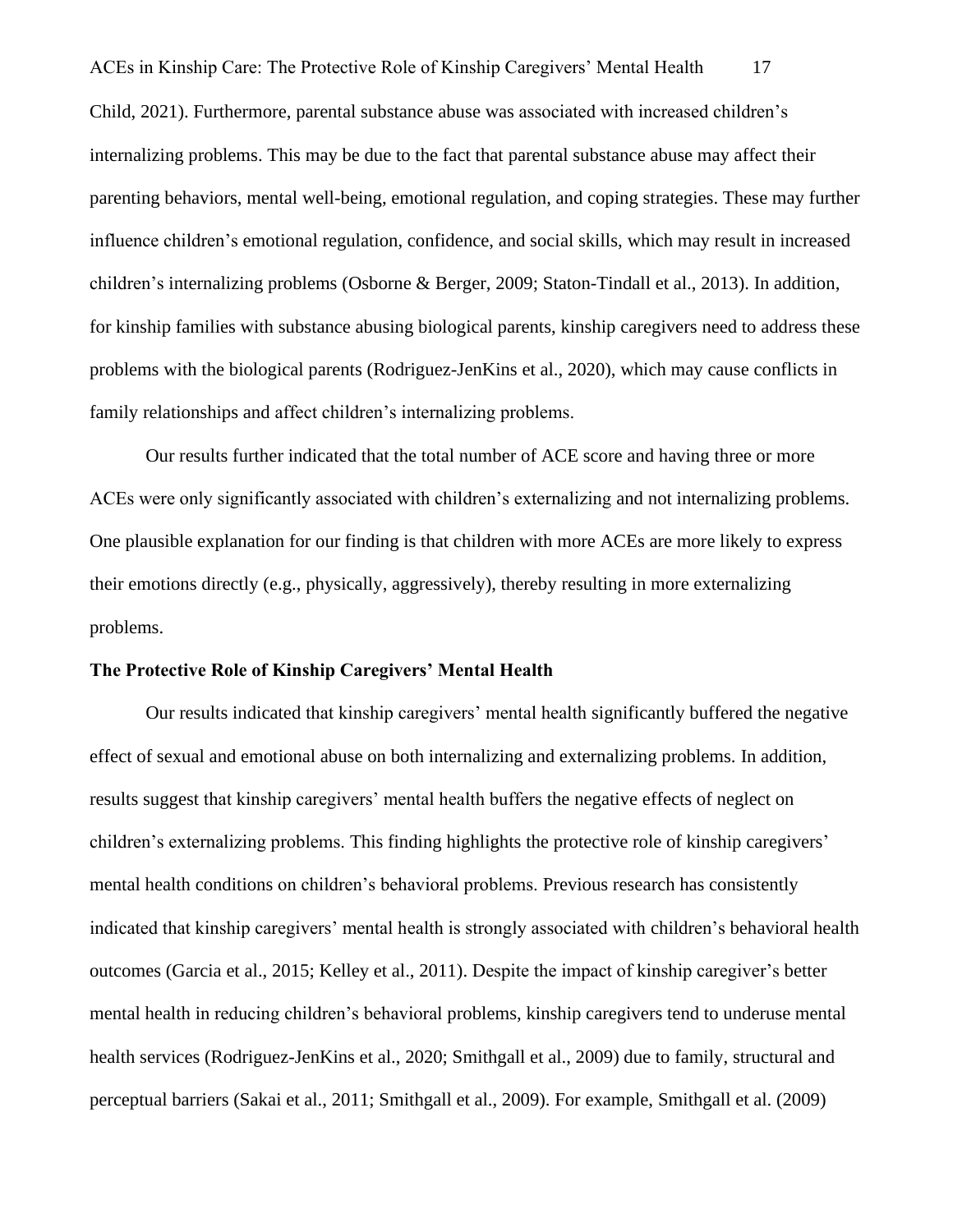ACEs in Kinship Care: The Protective Role of Kinship Caregivers' Mental Health 18 found that 75% of grandparent kinship caregivers needed mental health services, but no mental health services were available to them. Being a kinship caregiver is mentally stressful and dealing with kinship children's trauma and behavioral problems adds another layer of mental distress on these individuals. Our results emphasize the importance of improving kinship caregivers' access to mental health services which in turn, stands to benefit not only kinship caregivers, but also improve kinship children's behavioral health outcomes.

#### **Limitations and Future Directions**

The current study has several limitations. First, this study is limited by its cross-sectional design. Due to the nature of placement changes and placement instability in kinship care, a crosssectional design was used to answer our current research questions. However, this approach fails to track the long-term effects of ACEs on children's behavioral problems. Furthermore, we did not address whether the kinship care was their first placement in this study, nor did we control for their length of stay in kinship care. It is possible that the kinship children in our sample may represent those who have stayed longer in care. Second, children's behavioral problems were reported by kinship caregivers, which may have introduced bias. Third, we excluded a proportion of participants with missing data and results may not be generalizable to those kinship children and families. Fourth, this study only included kinship caregivers who were involved in the child welfare system, whereas the majority of kinship families informally take care of relatives' children (Lee et al., 2020). Thus, these results may not be generalizable to all informal kinship caregivers. Lastly, it is important to note that some other variables (e.g., kinship caregivers' parenting practice and stress, relationship quality between kinship caregivers and children) were not measured in the present study, which could also be significant predictors of children's internalizing and externalizing problems.

Future research should examine the longitudinal effects of ACEs on children's behavioral problems in kinship care, including informal kinship care. To have a comprehensive understanding of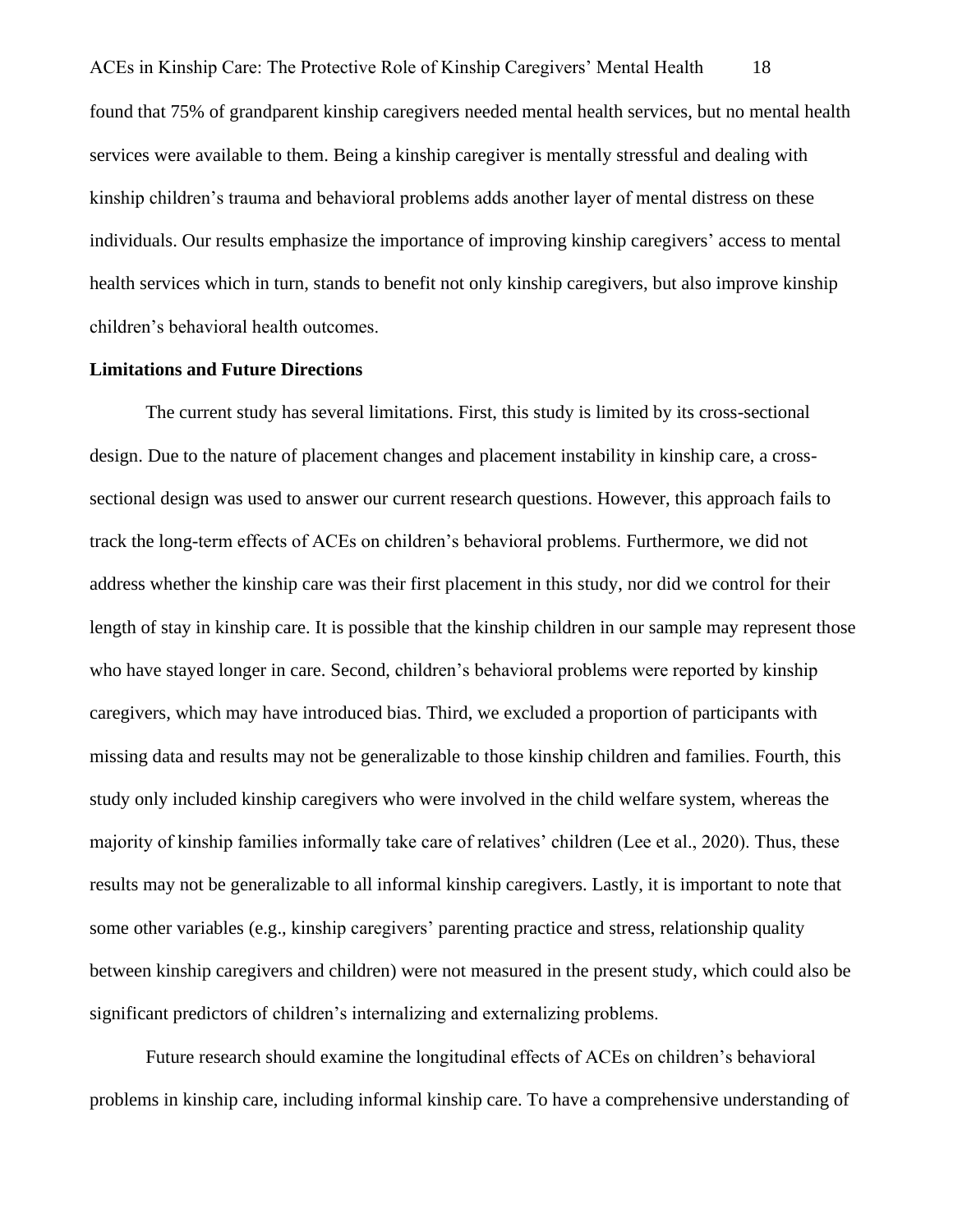ACEs in Kinship Care: The Protective Role of Kinship Caregivers' Mental Health 19 ACEs on children's outcomes in kinship care, future research should expand the child well-being domain from behavioral problems to educational and physical health outcomes. To understand the pathways from ACEs to children's outcomes, future studies should also examine mechanisms between ACEs and children's behavioral problems. Given our current results on the buffering effects of kinship caregivers' mental health on the relationship between ACEs and children's behavioral health outcomes, we recommend that researchers continue exploring the role of kinship caregivers' mental health in promoting children's well-being. Also, further examination of how to improve kinship caregivers' mental well-being and factors that improve resilience of kinship families are also needed.

#### **Implications for Practice**

Results of this study provide significant implications for addressing ACEs among children in kinship care and providing mental health services to both kinship children and their caregivers in order to prevent the negative effects of ACEs on children's behavioral problems. To address ACEs among children in kinship care, it is critical that trauma-informed care be implemented across settings, such as schools, child welfare systems, local agencies on aging, and agencies serving kinship caregivers. Additional services should be provided to kinship children who experienced sexual and emotional abuse, neglect, and household substance abuse, and those who experience three or more ACEs. It is important that practitioners and agencies serving children and their caregivers implement ACE screening at intake. Implementation of these screening activities would provide caregivers' access to services needed to prevent or reverse the effects of ACEs and subsequent mental and behavioral outcomes across the life course. Of importance to note is the Federal Family First Act (2018), Kinship Navigator Programs that are implemented nationwide with the primary purpose of offering information, follow-up services, and link resources to kinship caregivers (Casey Family Program, 2018). When offering services to kinship families, it is important to address the complex trauma experienced by kinship children by incorporating trauma-informed care in Kinship Navigator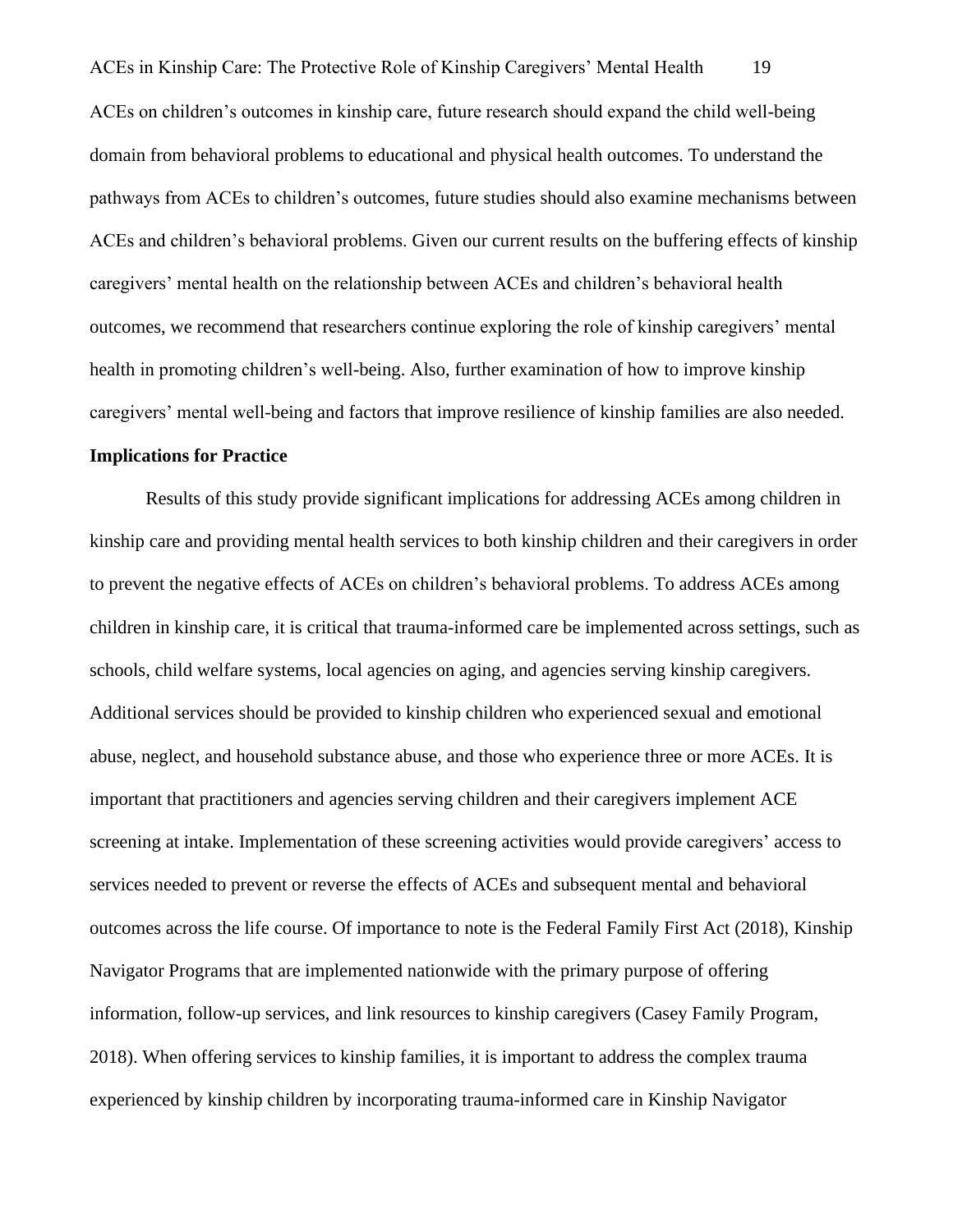Our results also highlight the importance of mental health services for kinship caregivers, and the significant protective role of kinship caregivers' mental health in buffering the negative effects of ACEs on children's behavioral health outcomes. Kinship caregivers' mental health is one of the biggest challenges facing kinship caregivers (Rodriguez-JenKins et al., 2020). Barriers to mental health services include lack of information, transportation barriers, complex referral processes, stigma, and use of health insurance that is less likely to be accepted (Smithgall et al., 2009). The implementation of individual- and community-level trauma-informed interventions could also aid in increasing caregivers' self-care, overall health and mental health access, in addition to the promotion of a positive caregiver-child relationship (Author et al., under review). Furthermore, kinship service providers could refer kinship caregivers to mental health services and provide these services in numerous communities, especially in low income and large minority populations, by eliminating service barriers. In addition, African Americans are overrepresented in kinship care, many of whom seek religious services for mental health issues (Hankerson & Weissman, 2012). Providing access to mental health services at faith-based organizations might also increase service utilization among Black Americans (Hankerson & Weissman, 2012). Also, mental health service providers should use a familycentered lens by providing services to the entire family (i.e., kinship caregivers, children, and biological parents). Other services including respite care, parenting education addressing kinship children's trauma and behavioral problems, and dealing with family dynamics or relationships with children's biological parents might be useful in reducing kinship caregivers' mental distress (Rodriguez-JenKins et al., 2020; Sutphin, 2015).

In addition to treating kinship caregivers' mental health problems, it is important to provide resources that helps them to engage in and maintain good mental health in addition to increasing their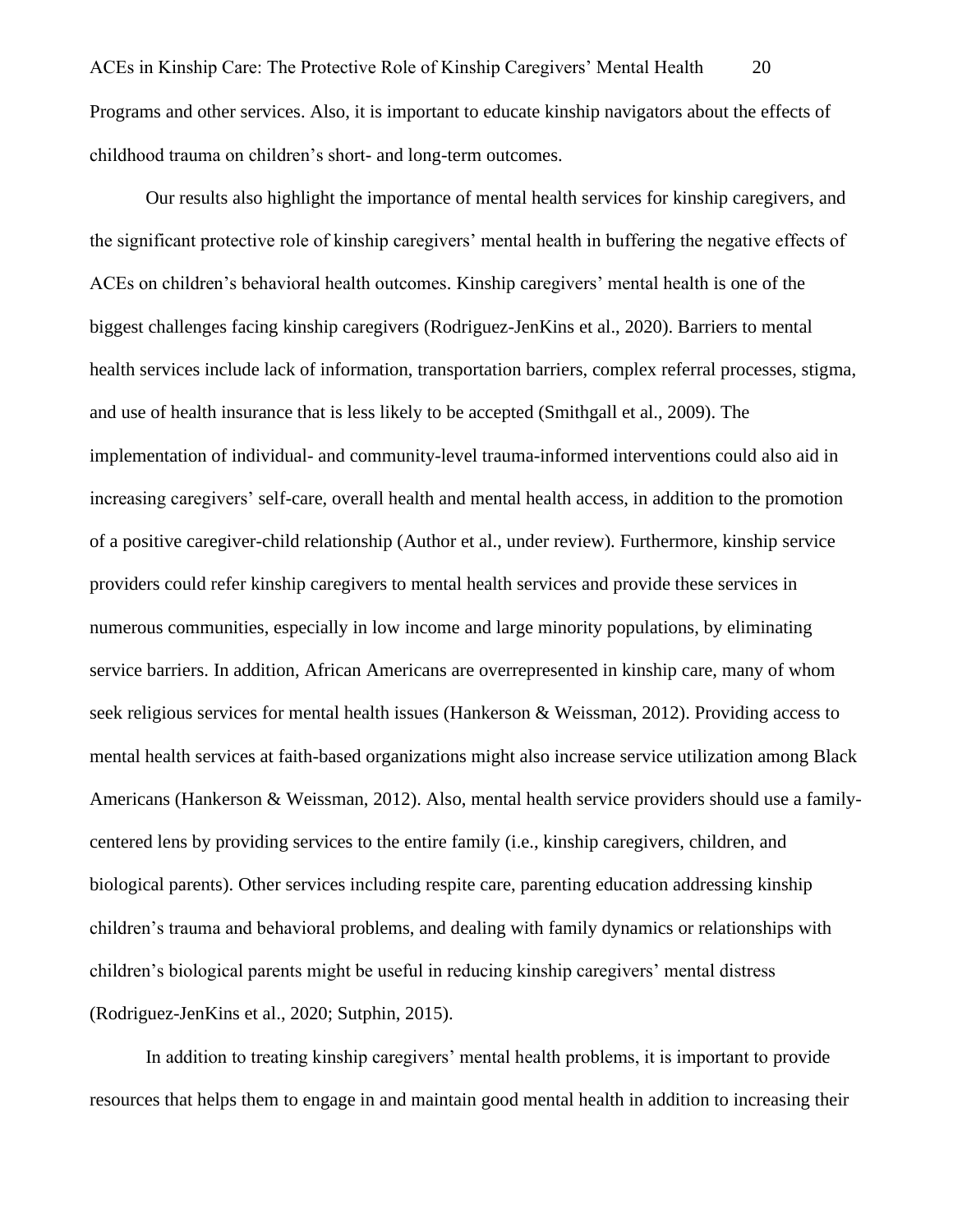ACEs in Kinship Care: The Protective Role of Kinship Caregivers' Mental Health 21 overall well-being, as our study indicates that better mental health acts as a protective factor in buffering the negative effects of ACEs on children's behavioral problems. Aligned with the family resilience theory, having good mental health may result in caregivers having a positive view of their lives, which in turn, will help regulate their children's stress in the face of adversity and prevent adverse effects on child development. At the practice level, promotion of individual and family resilience among kinship caregivers, children, and their families is also paramount. This can be done by identifying the family's strengths, maintaining positive thoughts, having open communication, using collaborative problem-solving skills, seeking instrumental and non-instrumental support and getting connected to resources in the community (Masten, 2018). Caregivers could increase their resilience by participating in support groups and other services specific to kinship caregivers (Sharda et al., 2019).

#### **Conclusion**

This study examined the relationships between ACEs and children's internalizing and externalizing problems and further identified the buffering effect of kinship caregivers' mental health in these relationships. The results of this study highlight the importance of implementing traumainformed care across settings serving kinship families and the significance of providing mental health services to the entire kin family.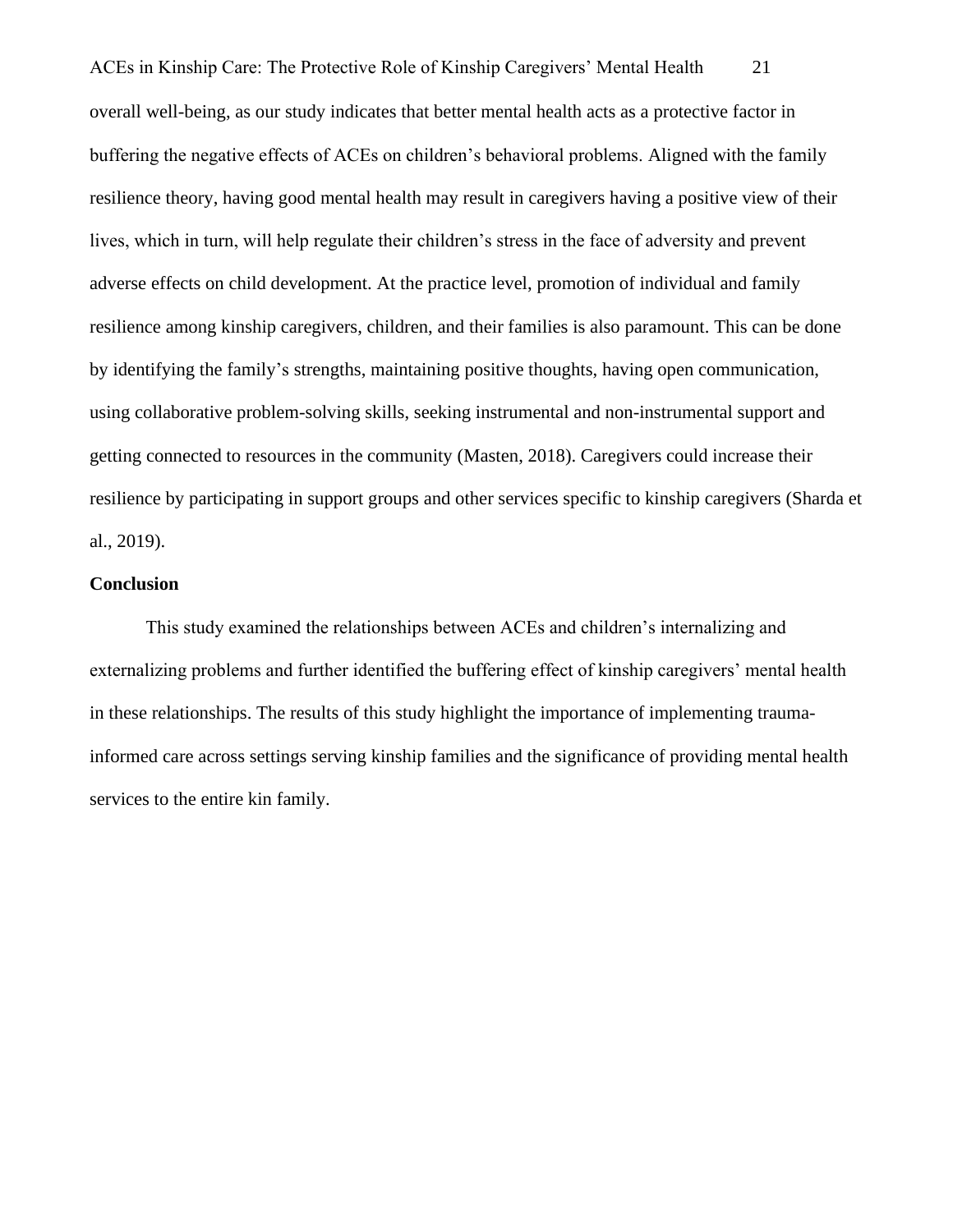#### **References**

- Achenbach, T. M. (1991). *Integrative guide for the 1991 CBCL/4-18, YSR, and TRF profiles*. Department of Psychiatry, University of Vermont.
- Achenbach, T. M., & Rescorla, L. A. (2000). *Manual for the ASEBA preschool forms and profiles* (Vol. 30). University of Vermont, Research Center for Children, Youth, & Families.
- Ajduković, M., Sušac, N., & Rezo, I. (2018). Adverse childhood experiences and adolescents' psychosocial problems in different economic contexts. *Promoting societal change: Integrating traumatic stress research, practice and policy for vulnerable populations-session abstract book*, 148.
- Ariyo, E., Mortelmans, D., & Wouters, E. (2019). The African child in kinship care: A systematic review. *Children and Youth Services Review*, *98*, 178-187. https://doi.org/10.1016/j.childyouth.2018.12.013
- Berens, A. E., Jensen, S. K., & Nelson, C. A. (2017). Biological embedding of childhood adversity: from physiological mechanisms to clinical implications. *BMC medicine*, *15*(1), 1-12. <https://doi.org/10.1186/s12916-017-0895-4>
- Bolger, K. E., & Patterson, C. J. (2001). Pathways from child maltreatment to internalizing problems: Perceptions of control as mediators and moderators. *Development and Psychopathology*, *13*(4), 913-940. https://doi.org/10.1017/S0954579401004096
- Buchner, A., Erdfelder, E., & Faul, F. (1996). Teststärkeanalysen [Power analyses]. In E. Erdfelder, R. Mausfeld, T. Meiser, & G. Rudinger (Eds.), Handbuch quantitative methoden [Handbook of quantitative methods] (pp. 123–136). Weinheim, Germany: Psychologie Verlags Union
- Casey Family Program (2018). Retrieved March 15, 2021 from https://www.casey.org/what-are-kinshipnavigators/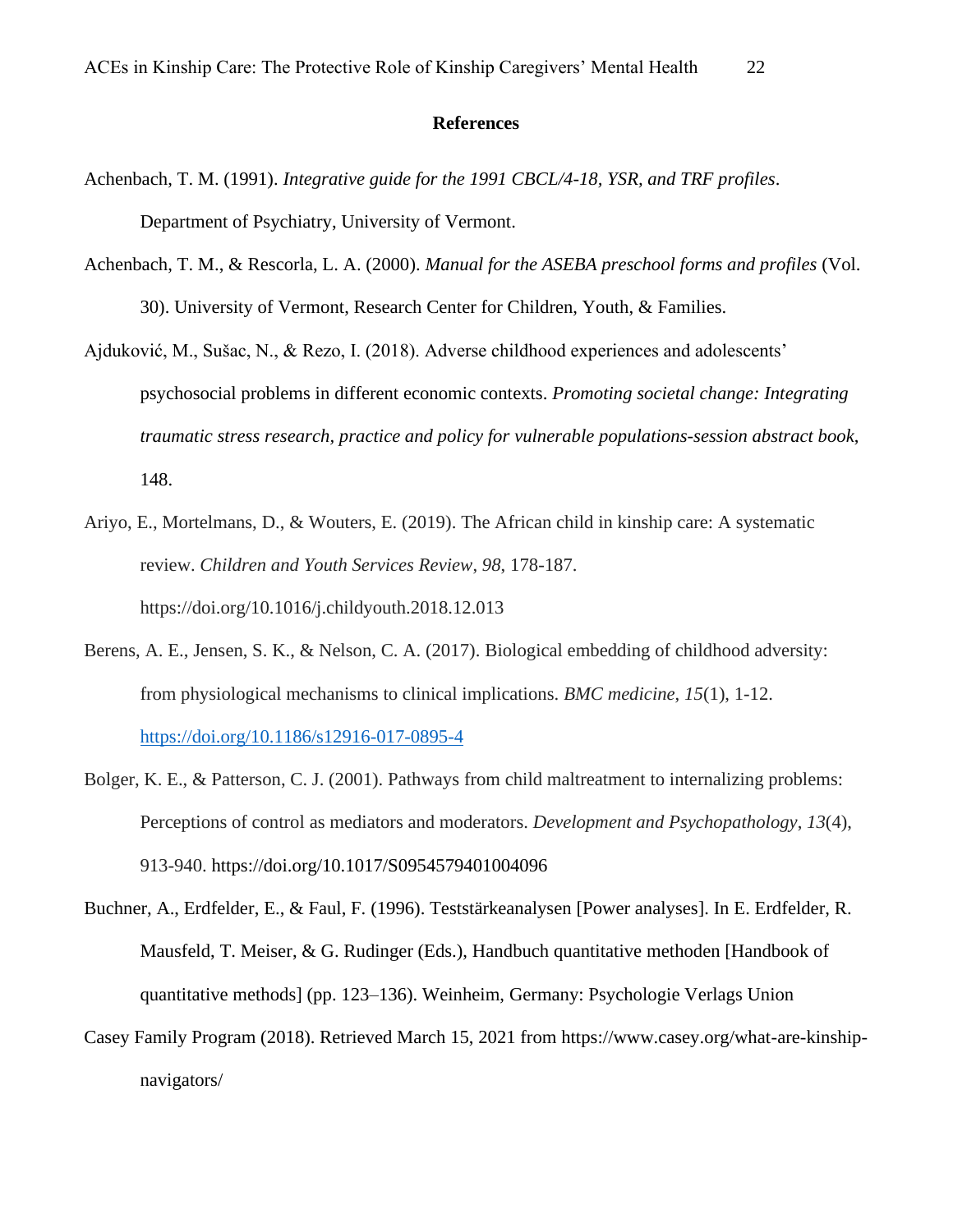Center on the Developing Child. (2021). *Toxic stress*. Retrieved March 15, 2021 from https://developingchild.harvard.edu/science/key-concepts/toxic-stress/

Clarkson Freeman, P. A. (2014). Prevalence and relationship between adverse childhood experiences and child behavior among young children. *Infant Mental Health Journal*, *35*(6), 544-554. https://doi.org/10.1002/imhj.21460

Danese, A., & McEwen, B. S. (2012). Adverse childhood experiences, allostasis, allostatic load, and age-related disease. *Physiology & Behavior, 106*, 29-39. https://dx.doi.org/10.1016/j.physbeh.2011.08.019

- Davis, M. T., Warfield, M. E., Boguslaw, J., Roundtree-Swain, D., & Kellogg, G. (2020). Parenting a 6 year old is not what I planned in retirement: trauma and stress among grandparents due to the opioid crisis. *Journal of Gerontological Social Work*, *63*(4), 295-315. https://doi.org/10.1080/01634372.2020.1752872
- Dowd, K., Dolan, M., Smith, K., Day, O., Kenney, J., Wheeless, S., & Biemer, P. (2014). National Survey of Child and Adolescent Well-being II, combined waves 1-3: Data file users manual (DFUM), restricted release version. National Data Archive on Child Abuse and Neglect.
- Dube, S. R., Anda, R. F., Felitti, V. J., Croft, J. B., Edwards, V. J., & Giles, W. H. (2001). Growing up with parental alcohol abuse: exposure to childhood abuse, neglect, and household dysfunction. *Child Abuse & Neglect*, *25*(12), 1627-1640. https://doi.org/10.1016/S0145- 2134(01)00293-9
- Felitti, V. J., Anda, R. F., Nordenberg, D., Williamson, D. F., Spitz, A. M., Edwards, V., & Marks, J. S. (1998). Relationship of childhood abuse and household dysfunction to many of the leading causes of death in adults: The Adverse Childhood Experiences (ACE) Study. *American Journal of Preventive Medicine*, *14*(4), 245-258. https://doi.org/10.1016/S0749-3797(98)00017-8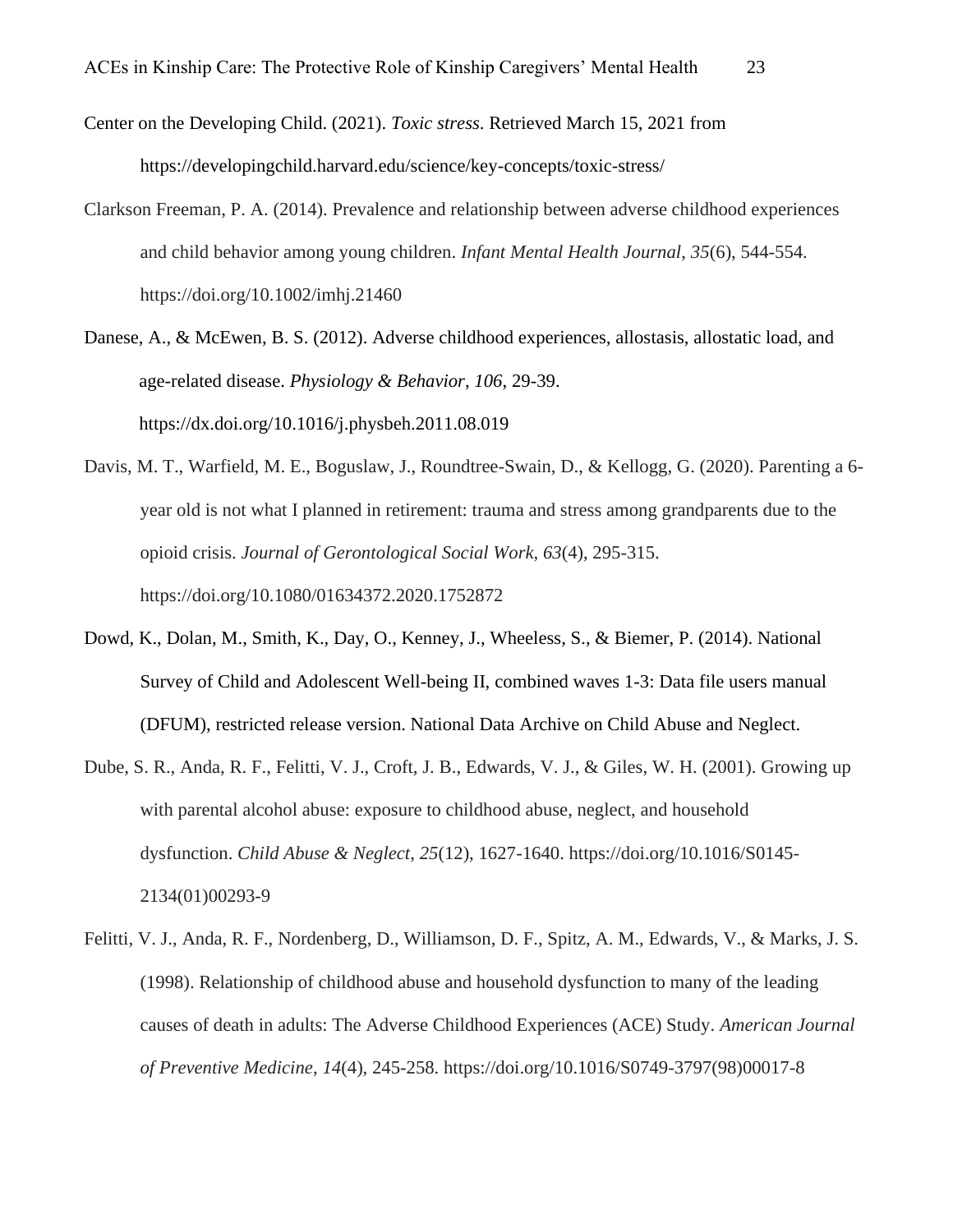- Garcia, A., O'Reilly, A., Matone, M., Kim, M., Long, J., & Rubin, D. M. (2015). The influence of caregiver depression on children in non-relative foster care versus kinship care placements. *Maternal and Child Health Journal*, *19*(3), 459-467. https://doi.org/10.1007/s10995- 014-1525-9
- Gibson, L. E., & Leitenberg, H. (2001). The impact of child sexual abuse and stigma on methods of coping with sexual assault among undergraduate women. *Child Abuse & Neglect*, *25*(10), 1343- 1361. https://doi.org/10.1016/S0145-2134(01)00279-4
- Hankerson, S. H., & Weissman, M. M. (2012). Church-based health programs for mental disorders among African Americans: A review. *Psychiatric Services*, *63*(3), 243-249. https://doi.org/10.1176/appi.ps.201100216
- Hunt, T. K., Slack, K. S., & Berger, L. M. (2017). Adverse childhood experiences and behavioral problems in middle childhood. *Child Abuse & Neglect*, *67*, 391-402. https://doi.org/10.1016/j.chiabu.2016.11.005
- Kelley, S. J., Whitley, D. M., & Campos, P. E. (2011). Behavior problems in children raised by grandmothers: The role of caregiver distress, family resources, and the home environment. *Children and Youth Services Review*, *33*(11), 2138-2145. https://doi.org/10.1016/j.childyouth.2011.06.021
- Kobulsky, J. M., Dubowitz, H., & Xu, Y. (2020). The global challenge of the neglect of children. *Child Abuse & Neglect*, *110*, 104296. https://doi.org/10.1016/j.chiabu.2019.104296
- Lee, E., Kramer, C., Choi, M. J., Pestine-Stevens, A., & Huang, Y. (2020). The cumulative effect of prior maltreatment on emotional and physical health of children in informal kinship care. *Journal of Developmental & Behavioral Pediatrics*, *41*(4), 299-307. doi:10.1097/DBP.0000000000000769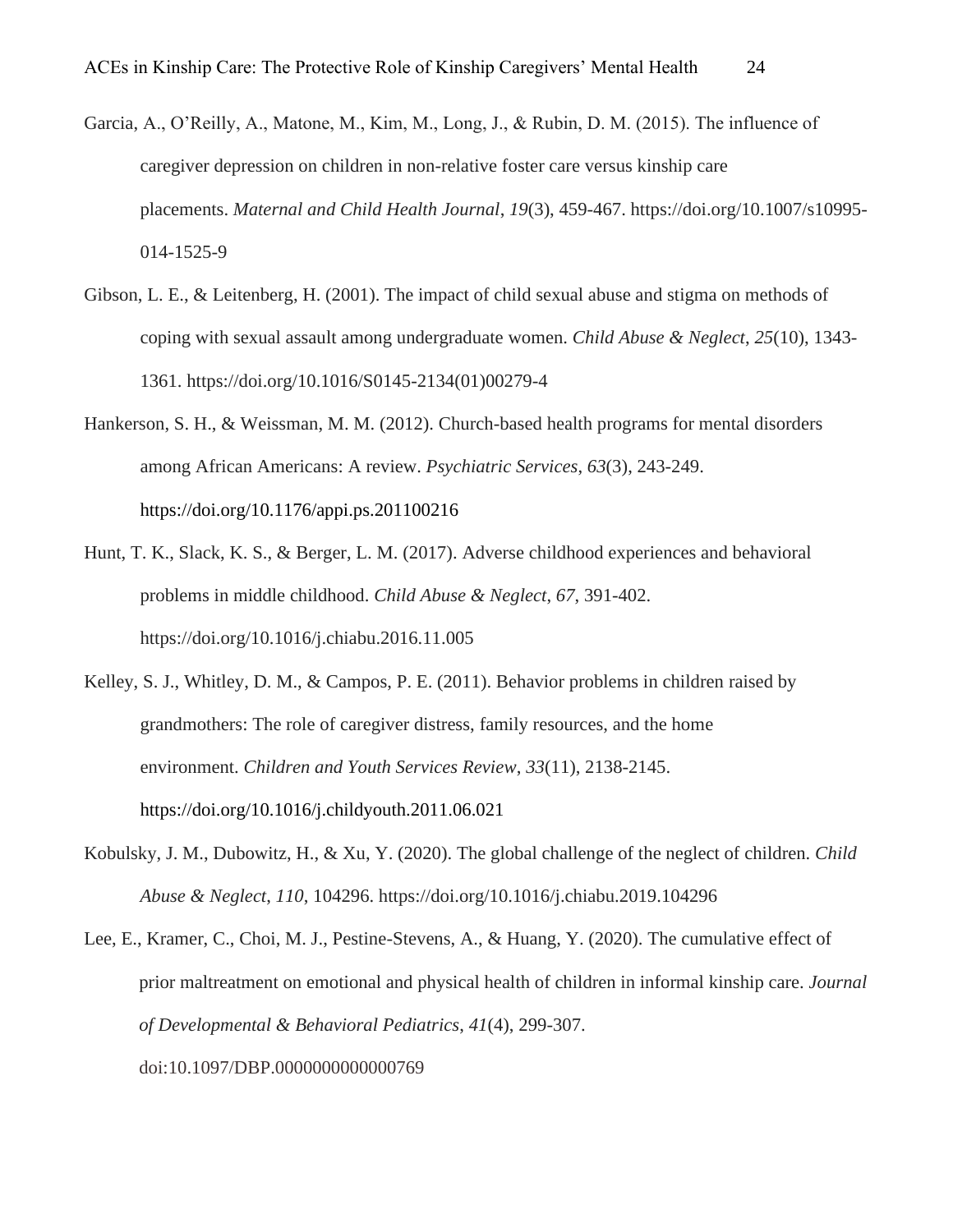- Maughan, A., Cicchetti, D., Toth, S. L., & Rogosch, F. A. (2007). Early-occurring maternal depression and maternal negativity in predicting young children's emotion regulation and socioemotional difficulties. *Journal of Abnormal Child Psychology*, *35*(5), 685-703. https://doi.org/10.1007/s10802-007-9129-0
- Masten, A. S. (2018). Resilience theory and research on children and families: Past, present, and promise. *Journal of Family Theory & Review*, *10*(1), 12-31. https://doi.org/10.1111/jftr.12255
- McEwen, B. S. (2007). Physiology and neurobiology of stress and adaptation: Central role of the brain. *Physiological Reviews, 87*, 873-904. https://dx.doi.org/10.1152/physrev.00041.2006
- Miller, J. J., Koh, E., Niu, C., Bode, M., & Moody, S. (2019). Examining child trauma knowledge among kin caregivers: Implications for practice, policy, and research. *Children and Youth Services Review*, *100*, 112-118. https://doi.org/10.1016/j.childyouth.2019.02.026
- Muniz, C. N., Fox, B., Miley, L. N., Delisi, M., Cigarran, G. P., & Birnbaum, A. (2019). The effects of adverse childhood experiences on internalizing versus externalizing outcomes. *Criminal Justice and Behavior*, *46*(4), 568-589. https://doi.org/10.1177/0093854819826213
- National Center for Injury Prevention and Control, Division of Violence Prevention. (n.d.). About the CDC-Kaiser ACE Study Retrieved March 15, 2021 from https://www.cdc.gov/violenceprevention/aces/about.html
- Negriff, S. (2020). ACEs are not equal: Examining the relative impact of household dysfunction versus childhood maltreatment on mental health in adolescence. *Social Science & Medicine*, *245*, 112696. https://doi.org/10.1016/j.socscimed.2019.112696
- Osborne, C., & Berger, L. M. (2009). Parental substance abuse and child well-being: A consideration of parents' gender and coresidence. *Journal of Family Issues*, *30*(3), 341-370. https://doi.org/10.1177/0192513X08326225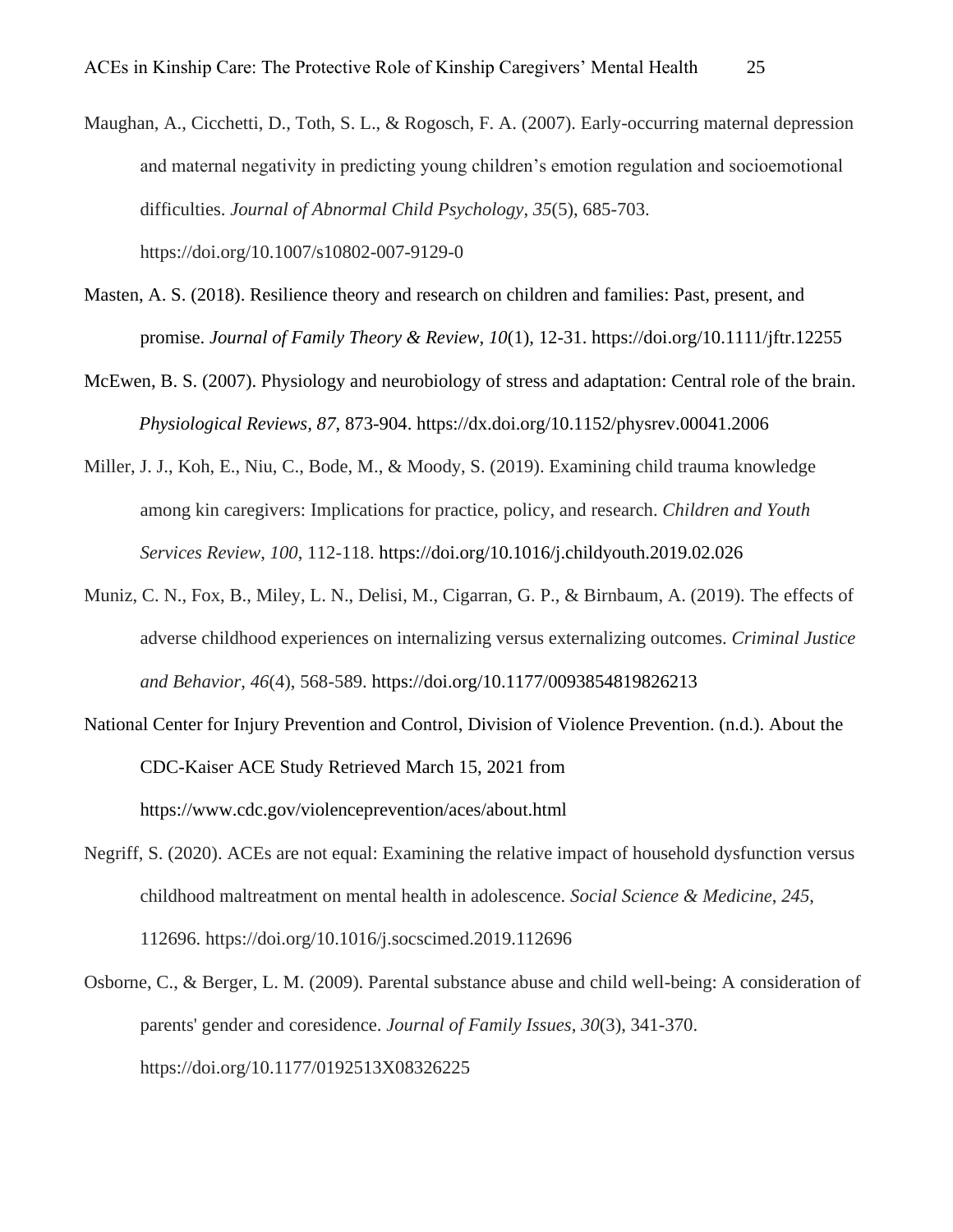- Petruccelli, K., Davis, J., & Berman, T. (2019). Adverse childhood experiences and associated health outcomes: a systematic review and meta-analysis. *Child Abuse & Neglect*, *97*, 104127. <https://doi.org/10.1016/j.chiabu.2019.104127>
- Phua, D. Y., Kee, M. Z., & Meaney, M. J. (2020). Positive maternal mental health, parenting, and child development. *Biological psychiatry*, *87*(4), 328-337. https://doi.org/10.1016/j.biopsych.2019.09.028
- Ports, K. A., Ford, D. C., Merrick, M. T., & Guinn, A. S. (2020). ACEs: Definitions, measurement, and prevalence. In *Adverse Childhood Experiences* (pp. 17-34). Academic Press.
- Richter, N., Bondü, R., Spiess, C. K., Wagner, G. G., & Trommsdorff, G. (2018). Relations among maternal life satisfaction, shared activities, and child well-being. *Frontiers in psychology*, *9*, 1- 12. https://doi.org/10.3389/fpsyg.2018.00739
- Rodriguez-JenKins, J., Furrer, C. J., Cahn, K., & George, K. (2020). Kinship navigator program development: Listening to family, youth, and advocate voice. *Journal of Public Child Welfare*, 1-23.<https://doi.org/10.1080/15548732.2020.1798324>
- Sakai, C., Hua, L., & Flores, G. (2011). Health outcomes and family services in kin-ship care: Analysis of a national sample of children in the Child Welfare System. *Archives of Pediatric and Adolescent Medicine,* 165(2), 159–165. doi:10.1001/archpediatrics.2010.277
- Shapiro, J. R., & Applegate, J. (2018). The neurodevelopmental impact of stress, adversity and trauma: Implications for social work with vulnerable parent-child dyads. *In J. Shapiro and J. Applegate, Neurobiology and Clinical Social Work: Theory and Practice, 2<sup>nd</sup> Ed (pp. 5-18). W. W. Norton* & Company.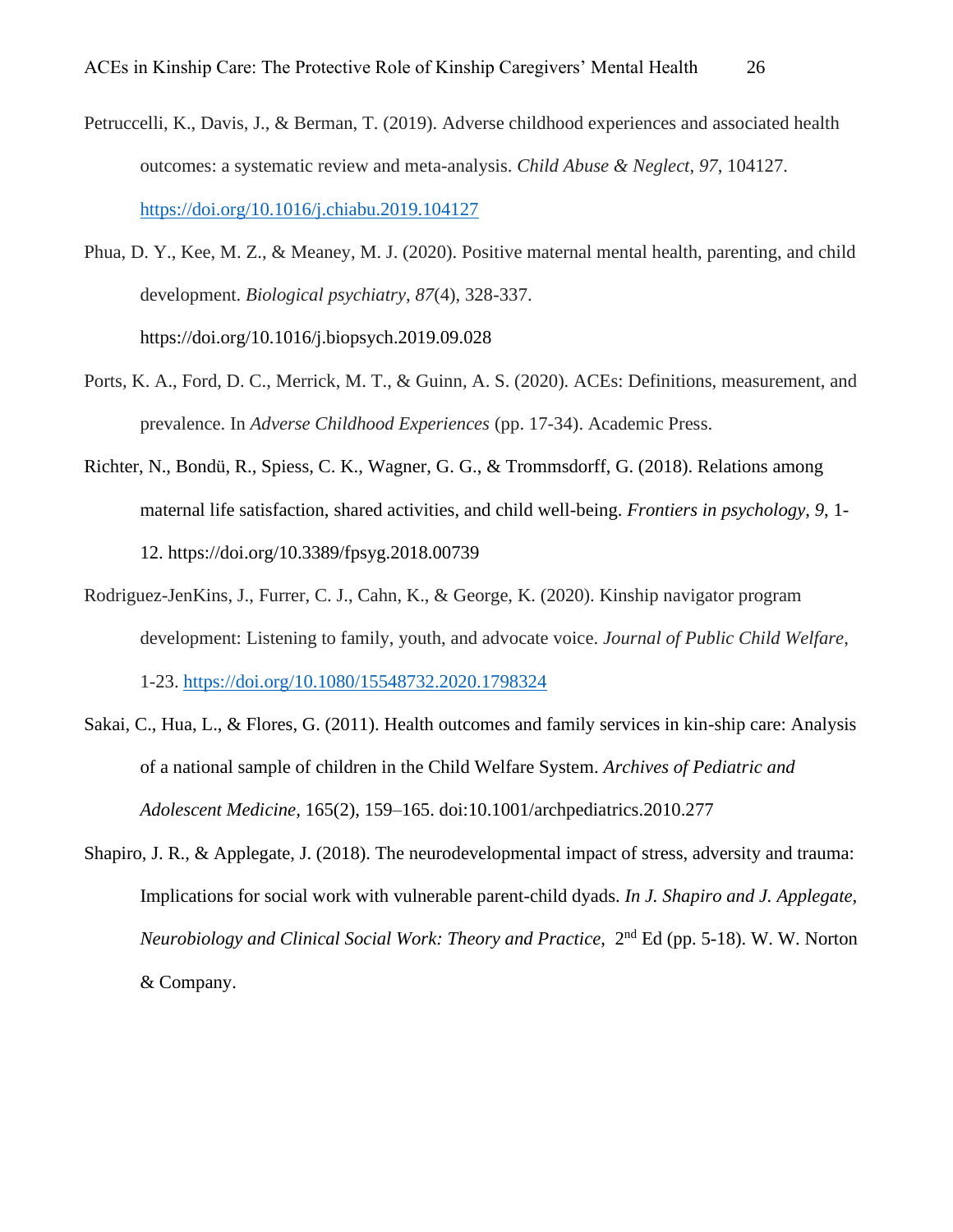- Sharda, E. A., Sutherby, C. G., Cavanaugh, D. L., Hughes, A. K., & Woodward, A. T. (2019). Parenting stress, well-being, and social support among kinship caregivers. *Children and Youth Services Review, 99*, 74–80. https://doi.org/10.1016/j.childyouth.2019.01.025
- Shern D. L., Blanch, A. K., & Steverman, S. M. (2016). Toxic stress, behavioral health, and the next major era in public health. *American Journal of Orthopsychiatry, 86*(2), 109-123. https://doi.org/10.1037/ort000120
- Shonkoff, J. P., Garner, A. S., The committee on psychosocial aspects of child and family health, committee on early childhood, adoption, and dependent care, and section on developmental and behavioral pediatrics, Siegel, B. S., Dobbins, M. I., Earls, M. F., Garner, A. S., McGuinn, L., Pascoe, J., & Wood, D. L. (2012). The lifelong effects of early childhood adversity and toxic stress. *Pediatrics*, *129*(1), e232–e246. https://doi.org/10.1542/peds.2011-2663
- Smithgall, C., Mason, S., Michels, L., LiCalsi, C., & Goerge, R. (2009). Intergenerational and Interconnected: Mental Health and Well-Being in Grandparent Caregiver Families. *Families in Society*, *90*(2), 167-175. https:// doi.org/10.1606/1044-3894.3869
- Spratt, E. G., Lowe, D., Ruffing, L., Papa, C., Maher, E., Harris, K., & Wilkes, M. (2018, October). *Adverse childhood events and parental stress in kinship care families*. Presented at American Academy of Child and Adolescent Psychiatry 65th Annual Meeting, Seattle, Washington. Retrieved March 15, 2021 from https://aacap.confex.com/aacap/2018/meetingapp.cgi/Paper/32748
- Staton-Tindall, M., Sprang, G., Clark, J., Walker, R., & Craig, C. D. (2013). Caregiver substance use and child outcomes: A systematic review. *Journal of Social Work Practice in the Addictions*, *13*(1), 6-31. https://doi.org/10.1080/1533256X.2013.752272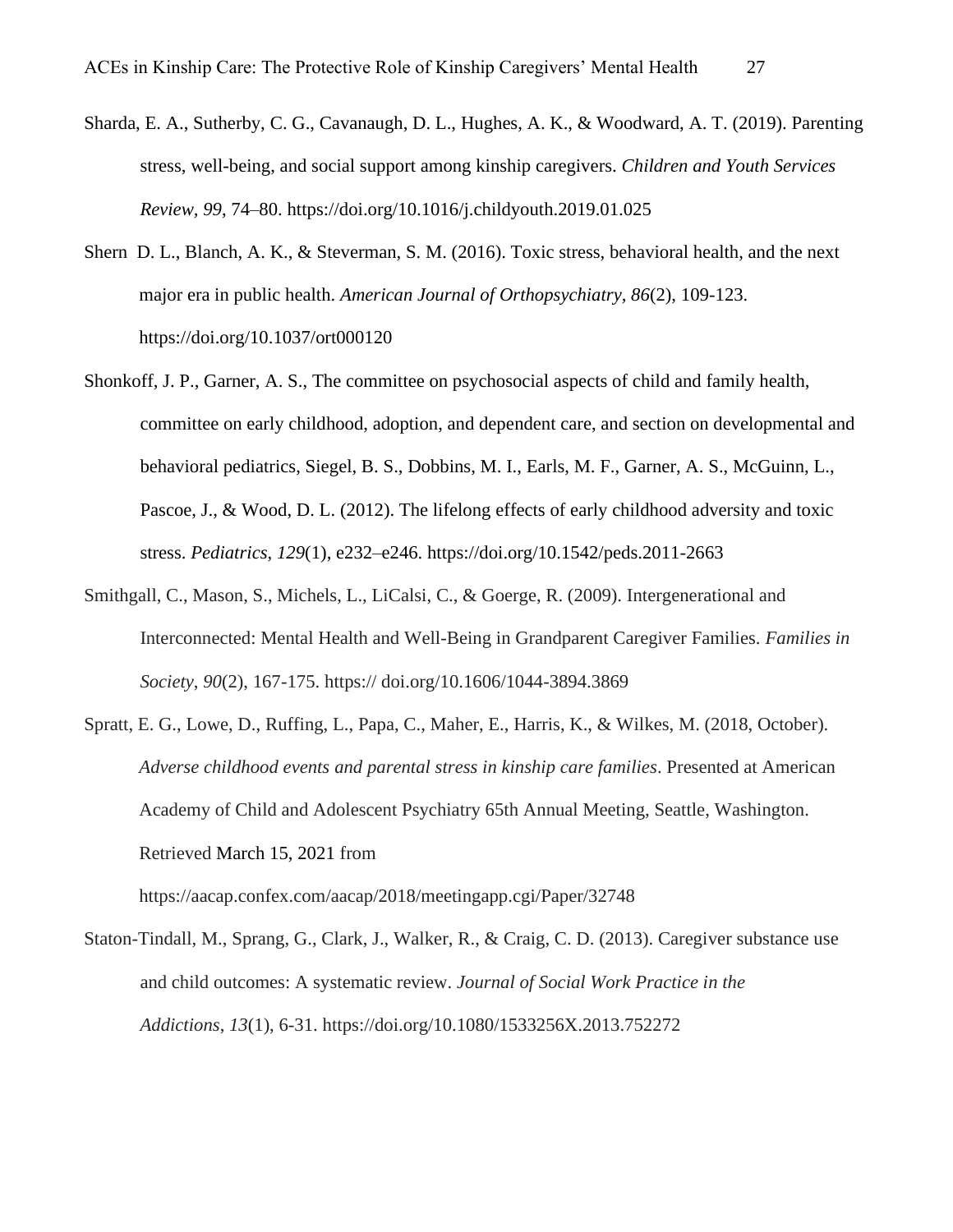Sutphin, S. T. (2015). Using kinship navigators to assess the needs of kinship caregivers. *GrandFamilies: The Contemporary Journal of Research, Practice and Policy*, *2*(1), 3. Retrieved from https://scholarworks.wmich.edu/cgi/viewcontent.cgi?referer=&httpsredir=1&article=1027&cont ext=grandfamilies

- U.S. Department of Health and Human Services, Administration for Children and Families. (2020). The AFCARS Report. Retrieved March 15, 2021 from https://www.acf.hhs.gov/sites/default/files/documents/cb/afcarsreport27.pdf
- Walsh, F. (2013). Community-based practice applications of a family resilience framework. In D. Becvar (Ed.), Handbook of family resilience (pp. 65–82). New York, NY: Springer.
- Ware Jr, J. E., Kosinski, M., & Keller, S. D. (1996). A 12-Item Short-Form Health Survey: construction of scales and preliminary tests of reliability and validity. *Medical care*, *34*(3), 220-233.
- Wegman, H. L. & Stetler, C. (2009). A meta-analytic review of the effects of childhood abuse on medical outcomes in adulthood. *Psychosomatic Medicine, 71*, 805-812. https://dx.doi.org/10.1097/PSY.0b013e3181bb2b46
- Xu, Y., Bright, C., Barth, R.P., & Ahn, H. (2021). Poverty and economic pressure, financial assistance, and children's behavioral health in kinship care. *Child Maltreatment. 26*(1), 28-39. https://doi.org/10.1177/1077559520926568
- Winokur, M., Holtan, A., & Batchelder, K. E. (2014). Kinship care for the safety, permanency, and wellbeing of children removed from the home for maltreatment. *Cochrane Database of Systematic Reviews*, (1), 1-201. <https://doi.org/10.1002/14651858.CD006546.pub3>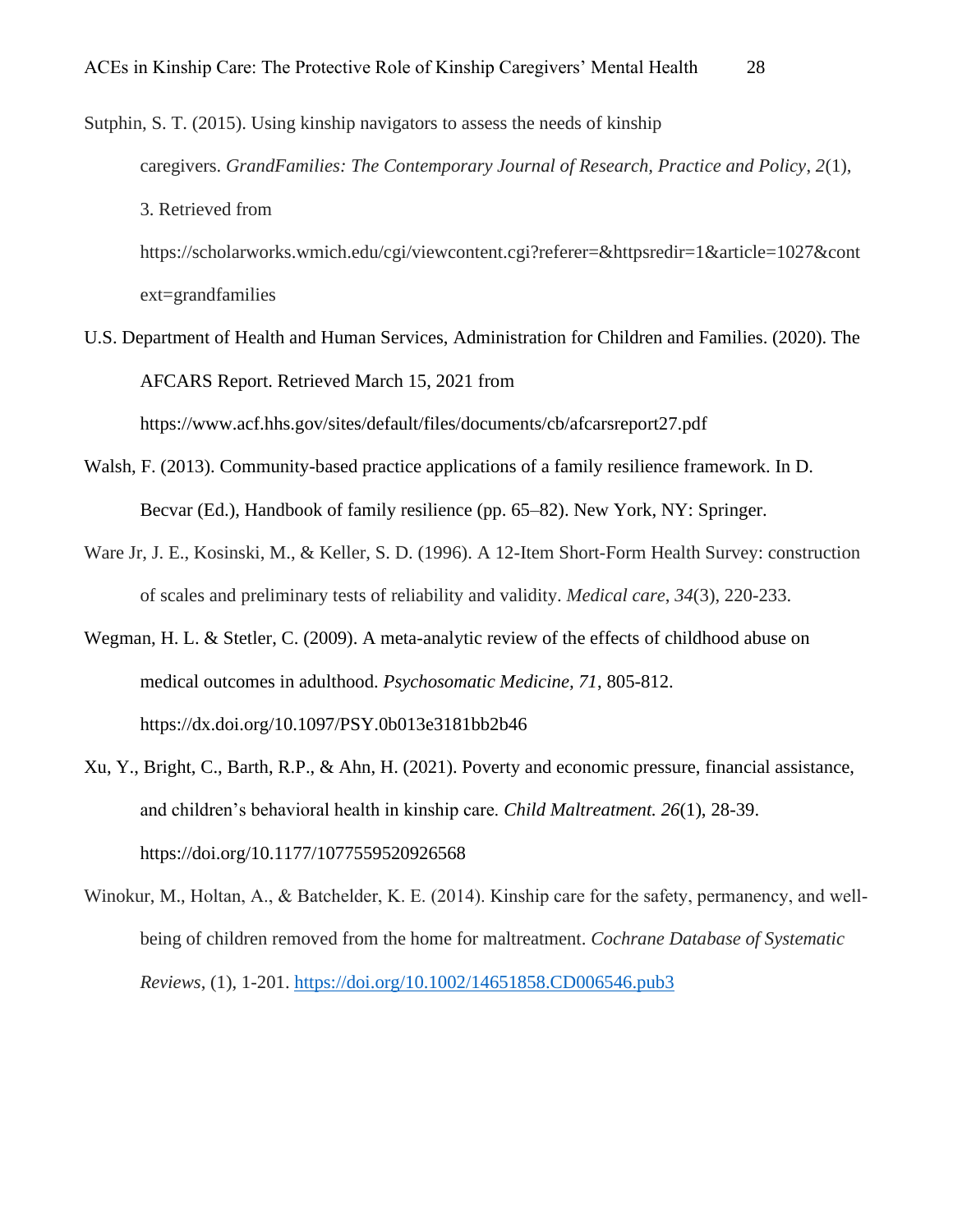| <b>Variable</b>               | $\boldsymbol{n}$ | Mean (SD)/%  | Range      |
|-------------------------------|------------------|--------------|------------|
| Internalizing problems        | 224              | 50.67(11.67) | 29-79      |
| <b>Externalizing problems</b> | 224              | 50.36(1.52)  | 28-82      |
| Physical abuse                |                  |              |            |
| Yes                           | 31               | 13.95%       |            |
| No                            | 193              | 86.05%       |            |
| Neglect                       |                  |              |            |
| Yes                           | 64               | 36.66%       |            |
| N <sub>o</sub>                | 160              | 63.34%       |            |
| Sexual abuse                  |                  |              |            |
| Yes                           | 28               | 14.85%       |            |
| N <sub>0</sub>                | 196              | 85.15%       |            |
| Emotional abuse               |                  |              |            |
| Yes                           | 6                | 5.96%        |            |
| N <sub>o</sub>                | 218              | 94.04%       |            |
| Domestic violence             |                  |              |            |
| Yes                           | 96               | 24.22%       |            |
| N <sub>o</sub>                | 128              | 75.78%       |            |
| Substance abuse               |                  |              |            |
| Yes                           | 140              | 34.14%       |            |
| N <sub>o</sub>                | 84               | 65.86%       |            |
| Mental illness                |                  |              |            |
| Yes                           | 73               | 11.92%       |            |
| N <sub>o</sub>                | 151              | 88.08%       |            |
| Incarceration                 |                  |              |            |
| Yes                           | 78               | 19.46%       |            |
| N <sub>o</sub>                | 146              | 80.54%       |            |
| <b>Total ACEs</b>             | 224              | 1.61(1.08)   | $0 - 5$    |
| <b>Categorized ACEs</b>       |                  |              |            |
| $\leq 1$                      | 75               | 62.51%       |            |
| $\overline{c}$                | 54               | 19.25%       |            |
| 3                             | 52               | 9.06%        |            |
| $\geq 4$                      | 43               | 9.19%        |            |
| Child's race                  |                  |              |            |
| Non-Hispanic White            | 85               | 44.64%       |            |
| Non-Hispanic Black            | 77               | 25.14%       |            |
| Hispanic                      | 49               | 24.15%       |            |
| Other race                    | 13               | 6.07%        |            |
| Child's gender                |                  |              |            |
| Male                          | 117              | 32.21%       |            |
| Female                        | 107              | 67.79%       |            |
| Child's age                   | 224              | 8.04 (4.79)  | $1.5 - 16$ |
| Child's health                | 224              | 4.15(0.83)   | $2 - 5$    |
| Caregiver's age (ref. > 54)   |                  |              |            |
| $35 - 54$                     | 164              | 73.62%       |            |
| $>54$                         | 60               | 26.38%       |            |
| Caregiver's race              |                  |              |            |
| Non-Hispanic White            | 106              | 56.20%       |            |
| Non-Hispanic Black            | 65               | 15.84%       |            |
| Hispanic                      | 41               | 20.56%       |            |
| Other race                    | 12               | 7.40%        |            |
|                               |                  |              |            |
| Caregiver's education         |                  |              |            |
| High school or below          | 137              | 65.05%       |            |
| College and above             | $87\,$           | 34.95%       |            |

**Table 1. Weighted Descriptive Results for Study Sample (***N***=224).**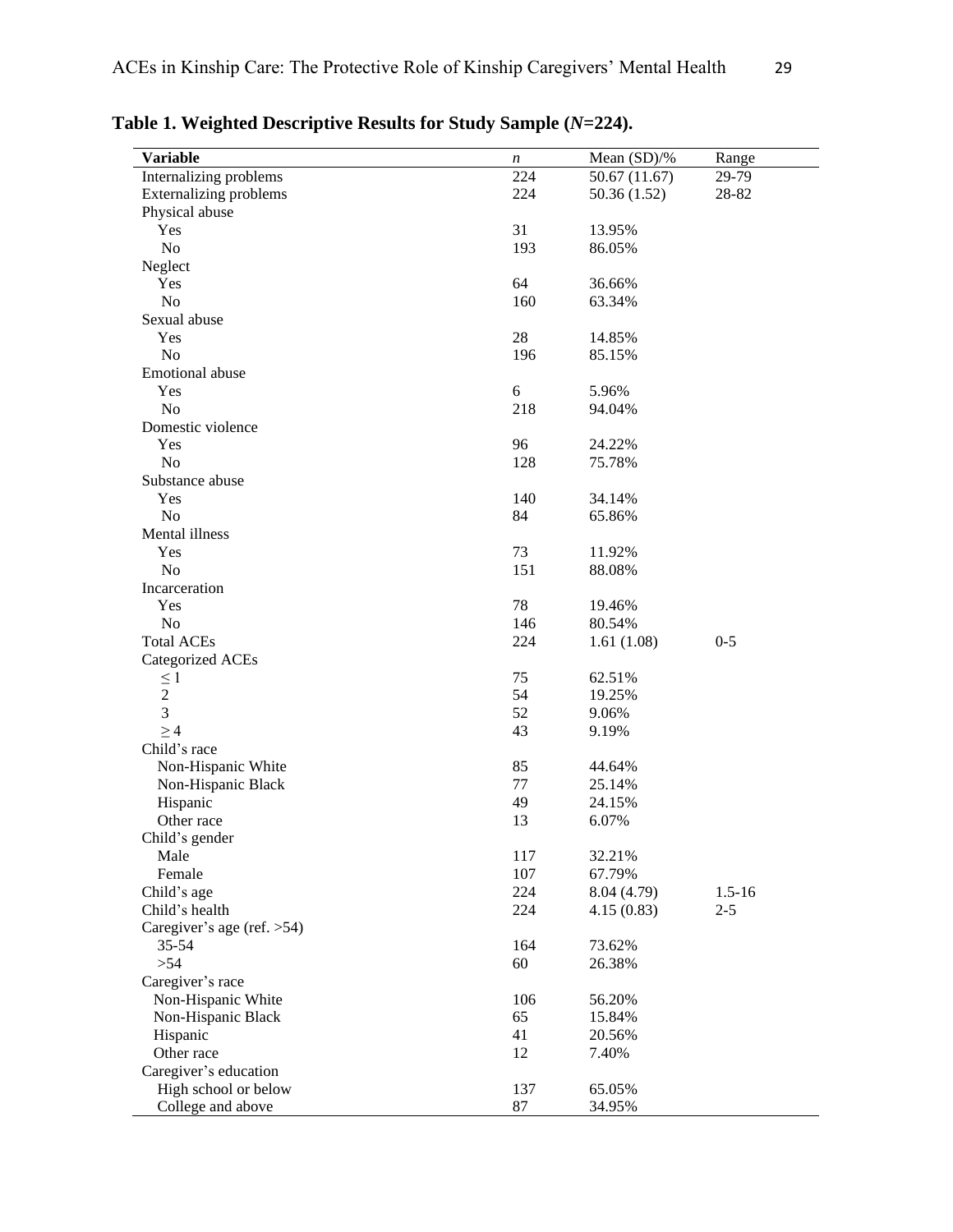| Caregiver's gender          |     |               |             |
|-----------------------------|-----|---------------|-------------|
| Male                        | 24  | 11.77%        |             |
| Female                      | 200 | 88.23%        |             |
| Poverty                     |     |               |             |
| Below poverty               | 87  | 45.17%        |             |
| Above poverty               | 137 | 54.83%        |             |
| Caregiver's mental health   | 224 | 52.54 (8.63)  | 14.60-70.89 |
| Caregiver's physical health | 224 | 44.20 (12.30) | 15.72-62.66 |

Note. ACEs = Adverse childhood experiences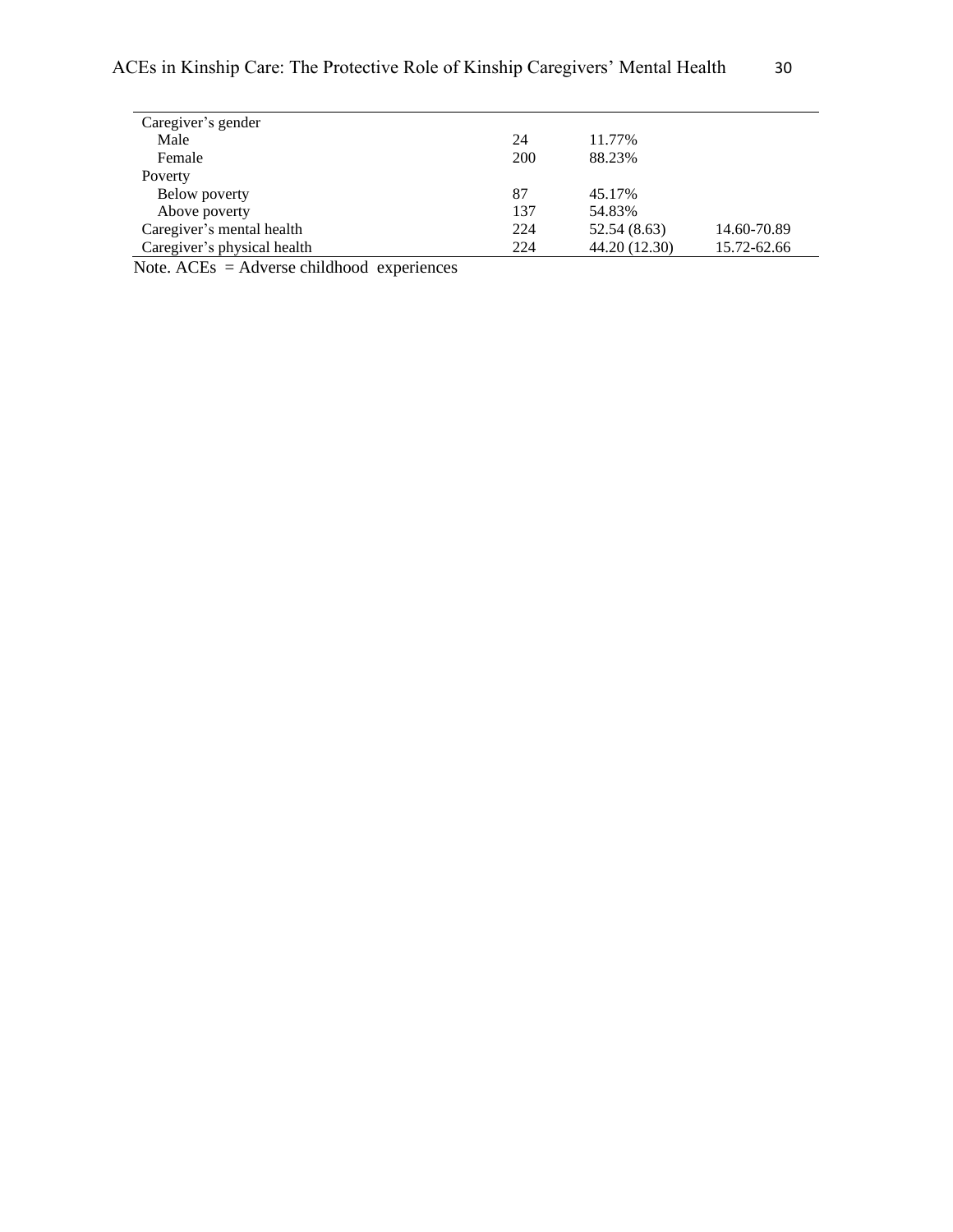| Model 1:<br>Model 3:<br>Model 5:<br>Model 2:<br><b>Model 4:</b><br>Model 6:<br><b>Internalizing</b><br><b>Externalizing</b><br><b>Internalizing</b><br><b>Externalizing</b><br><b>Internalizing</b><br><b>Externalizing</b><br>B<br>$\overline{B}$<br>$\, {\bf B}$<br><b>Variable</b><br>B<br>$\, {\bf B}$<br>B<br>p<br>p<br>p<br>p<br>p<br>p<br>0.556<br>2.66<br>0.436<br>2.65<br>Physical abuse<br>÷.<br>$\overline{a}$<br>$\overline{a}$<br>$\Box$<br>÷,<br>4.59<br>3.89<br>0.132<br>Neglect<br>0.020<br>$\overline{\phantom{a}}$<br>Sexual abuse<br>9.20<br>0.002<br>7.92<br>0.011<br>$\equiv$<br>12.53<br>0.010<br><b>Emotional</b> abuse<br>16.27<br>0.016<br>$\Box$<br>1.42<br>0.448<br>Domestic violence<br>1.11<br>0.616<br>$\bar{\mathcal{L}}$<br>4.59<br>0.042<br>3.92<br>0.054<br>Substance abuse<br>$\overline{a}$<br>0.527<br>0.435<br>Mental illness<br>$-1.46$<br>2.04<br>$\frac{1}{2}$<br>0.921<br>$-0.03$<br>0.36<br>0.906<br>Incarceration<br>$\overline{\phantom{a}}$<br>0.100<br>2.41<br>0.033<br><b>Total ACEs</b><br>1.74<br>$\overline{a}$<br>÷,<br>$\qquad \qquad \blacksquare$<br>Categorized ACEs<br>$\leq$ 1<br>$\sim$<br>$\overline{2}$<br>$-0.95$<br>0.718<br>$-1.78$<br>0.439<br>3<br>6.59<br>3.60<br>0.189<br>0.006<br>L.<br>÷,<br>$\geq 4$<br>6.03<br>9.36<br>0.031<br>0.115<br>Child's race (ref. non-<br>Hispanic White)<br>Non-Hispanic Black<br>$-3.81$<br>0.360<br>$-4.00$<br>0.340<br>$-2.12$<br>0.594<br>$-3.76$<br>0.313<br>$-1.86$<br>0.644<br>$-1.90$<br>0.647<br>5.20<br>4.81<br>4.23<br>0.024<br>2.73<br>0.277<br>0.021<br>2.25<br>0.064<br>0.93<br>0.795<br>Hispanic<br>0.440<br>Other race<br>6.29<br>10.17<br>0.019<br>0.472<br>7.55<br>2.03<br>0.074<br>0.097<br>2.55<br>0.048<br>0.567<br>6.64<br>$-2.15$<br>$-1.31$<br>$-3.32$<br>Child's gender (ref. male)<br>0.270<br>$-3.90$<br>0.048<br>0.525<br>0.079<br>$-0.98$<br>0.649<br>$-2.61$<br>0.178<br>0.45<br>0.68<br>0.003<br>0.35<br>0.213<br>0.64<br>0.27<br>0.53<br>0.008<br>Child's age<br>0.114<br>0.007<br>0.325<br>Child's health<br>$-2.11$<br>0.104<br>$-2.20$<br>$-2.33$<br>0.084<br>$-2.17$<br>2.34<br>0.075<br>$-1.92$<br>0.215<br>0.151<br>0.156<br>0.927<br>0.489<br>$-3.04$<br>$-0.24$<br>$-1.70$<br>0.490<br>$-1.80$<br>0.206<br>$-2.04$<br>0.439<br>$-3.56$<br>0.139<br>Caregiver's age (ref. $>54$ )<br>Caregiver's race (ref. White<br>and non-Hispanic)<br>4.25<br>2.49<br>0.586<br>0.553<br>0.791<br>2.43<br>0.566<br>0.895<br>Non-Hispanic Black<br>0.293<br>2.63<br>1.26<br>0.59<br>$-1.23$<br>$-1.75$<br>$-0.17$<br>$-1.12$<br>Hispanic<br>0.759<br>$-0.01$<br>0.998<br>0.641<br>0.967<br>0.779<br>1.17<br>0.798<br>5.55<br>9.03<br>0.005<br>4.20<br>0.118<br>8.73<br>0.014<br>3.83<br>0.148<br>9.73<br>0.008<br>0.048<br>Other race<br>2.32<br>0.288<br>0.38<br>3.19<br>0.250<br>3.63<br>Caregiver's education (ref. $\leq$<br>0.848<br>0.92<br>0.681<br>0.170<br>1.61<br>0.449 |              | <b>Individual ACEs</b> |  |  | <b>Total ACEs</b> |  |  |  | <b>Categorized ACEs</b> |  |  |  |  |
|---------------------------------------------------------------------------------------------------------------------------------------------------------------------------------------------------------------------------------------------------------------------------------------------------------------------------------------------------------------------------------------------------------------------------------------------------------------------------------------------------------------------------------------------------------------------------------------------------------------------------------------------------------------------------------------------------------------------------------------------------------------------------------------------------------------------------------------------------------------------------------------------------------------------------------------------------------------------------------------------------------------------------------------------------------------------------------------------------------------------------------------------------------------------------------------------------------------------------------------------------------------------------------------------------------------------------------------------------------------------------------------------------------------------------------------------------------------------------------------------------------------------------------------------------------------------------------------------------------------------------------------------------------------------------------------------------------------------------------------------------------------------------------------------------------------------------------------------------------------------------------------------------------------------------------------------------------------------------------------------------------------------------------------------------------------------------------------------------------------------------------------------------------------------------------------------------------------------------------------------------------------------------------------------------------------------------------------------------------------------------------------------------------------------------------------------------------------------------------------------------------------------------------------------------------------------------------------------------------------------------------------------------------------------------------------------------------------------------------------------------------------------------------------------------------------------------------------------------------------------------------------------------------------|--------------|------------------------|--|--|-------------------|--|--|--|-------------------------|--|--|--|--|
|                                                                                                                                                                                                                                                                                                                                                                                                                                                                                                                                                                                                                                                                                                                                                                                                                                                                                                                                                                                                                                                                                                                                                                                                                                                                                                                                                                                                                                                                                                                                                                                                                                                                                                                                                                                                                                                                                                                                                                                                                                                                                                                                                                                                                                                                                                                                                                                                                                                                                                                                                                                                                                                                                                                                                                                                                                                                                                               |              |                        |  |  |                   |  |  |  |                         |  |  |  |  |
|                                                                                                                                                                                                                                                                                                                                                                                                                                                                                                                                                                                                                                                                                                                                                                                                                                                                                                                                                                                                                                                                                                                                                                                                                                                                                                                                                                                                                                                                                                                                                                                                                                                                                                                                                                                                                                                                                                                                                                                                                                                                                                                                                                                                                                                                                                                                                                                                                                                                                                                                                                                                                                                                                                                                                                                                                                                                                                               |              |                        |  |  |                   |  |  |  |                         |  |  |  |  |
|                                                                                                                                                                                                                                                                                                                                                                                                                                                                                                                                                                                                                                                                                                                                                                                                                                                                                                                                                                                                                                                                                                                                                                                                                                                                                                                                                                                                                                                                                                                                                                                                                                                                                                                                                                                                                                                                                                                                                                                                                                                                                                                                                                                                                                                                                                                                                                                                                                                                                                                                                                                                                                                                                                                                                                                                                                                                                                               |              |                        |  |  |                   |  |  |  |                         |  |  |  |  |
|                                                                                                                                                                                                                                                                                                                                                                                                                                                                                                                                                                                                                                                                                                                                                                                                                                                                                                                                                                                                                                                                                                                                                                                                                                                                                                                                                                                                                                                                                                                                                                                                                                                                                                                                                                                                                                                                                                                                                                                                                                                                                                                                                                                                                                                                                                                                                                                                                                                                                                                                                                                                                                                                                                                                                                                                                                                                                                               |              |                        |  |  |                   |  |  |  |                         |  |  |  |  |
|                                                                                                                                                                                                                                                                                                                                                                                                                                                                                                                                                                                                                                                                                                                                                                                                                                                                                                                                                                                                                                                                                                                                                                                                                                                                                                                                                                                                                                                                                                                                                                                                                                                                                                                                                                                                                                                                                                                                                                                                                                                                                                                                                                                                                                                                                                                                                                                                                                                                                                                                                                                                                                                                                                                                                                                                                                                                                                               |              |                        |  |  |                   |  |  |  |                         |  |  |  |  |
|                                                                                                                                                                                                                                                                                                                                                                                                                                                                                                                                                                                                                                                                                                                                                                                                                                                                                                                                                                                                                                                                                                                                                                                                                                                                                                                                                                                                                                                                                                                                                                                                                                                                                                                                                                                                                                                                                                                                                                                                                                                                                                                                                                                                                                                                                                                                                                                                                                                                                                                                                                                                                                                                                                                                                                                                                                                                                                               |              |                        |  |  |                   |  |  |  |                         |  |  |  |  |
|                                                                                                                                                                                                                                                                                                                                                                                                                                                                                                                                                                                                                                                                                                                                                                                                                                                                                                                                                                                                                                                                                                                                                                                                                                                                                                                                                                                                                                                                                                                                                                                                                                                                                                                                                                                                                                                                                                                                                                                                                                                                                                                                                                                                                                                                                                                                                                                                                                                                                                                                                                                                                                                                                                                                                                                                                                                                                                               |              |                        |  |  |                   |  |  |  |                         |  |  |  |  |
|                                                                                                                                                                                                                                                                                                                                                                                                                                                                                                                                                                                                                                                                                                                                                                                                                                                                                                                                                                                                                                                                                                                                                                                                                                                                                                                                                                                                                                                                                                                                                                                                                                                                                                                                                                                                                                                                                                                                                                                                                                                                                                                                                                                                                                                                                                                                                                                                                                                                                                                                                                                                                                                                                                                                                                                                                                                                                                               |              |                        |  |  |                   |  |  |  |                         |  |  |  |  |
|                                                                                                                                                                                                                                                                                                                                                                                                                                                                                                                                                                                                                                                                                                                                                                                                                                                                                                                                                                                                                                                                                                                                                                                                                                                                                                                                                                                                                                                                                                                                                                                                                                                                                                                                                                                                                                                                                                                                                                                                                                                                                                                                                                                                                                                                                                                                                                                                                                                                                                                                                                                                                                                                                                                                                                                                                                                                                                               |              |                        |  |  |                   |  |  |  |                         |  |  |  |  |
|                                                                                                                                                                                                                                                                                                                                                                                                                                                                                                                                                                                                                                                                                                                                                                                                                                                                                                                                                                                                                                                                                                                                                                                                                                                                                                                                                                                                                                                                                                                                                                                                                                                                                                                                                                                                                                                                                                                                                                                                                                                                                                                                                                                                                                                                                                                                                                                                                                                                                                                                                                                                                                                                                                                                                                                                                                                                                                               |              |                        |  |  |                   |  |  |  |                         |  |  |  |  |
|                                                                                                                                                                                                                                                                                                                                                                                                                                                                                                                                                                                                                                                                                                                                                                                                                                                                                                                                                                                                                                                                                                                                                                                                                                                                                                                                                                                                                                                                                                                                                                                                                                                                                                                                                                                                                                                                                                                                                                                                                                                                                                                                                                                                                                                                                                                                                                                                                                                                                                                                                                                                                                                                                                                                                                                                                                                                                                               |              |                        |  |  |                   |  |  |  |                         |  |  |  |  |
|                                                                                                                                                                                                                                                                                                                                                                                                                                                                                                                                                                                                                                                                                                                                                                                                                                                                                                                                                                                                                                                                                                                                                                                                                                                                                                                                                                                                                                                                                                                                                                                                                                                                                                                                                                                                                                                                                                                                                                                                                                                                                                                                                                                                                                                                                                                                                                                                                                                                                                                                                                                                                                                                                                                                                                                                                                                                                                               |              |                        |  |  |                   |  |  |  |                         |  |  |  |  |
|                                                                                                                                                                                                                                                                                                                                                                                                                                                                                                                                                                                                                                                                                                                                                                                                                                                                                                                                                                                                                                                                                                                                                                                                                                                                                                                                                                                                                                                                                                                                                                                                                                                                                                                                                                                                                                                                                                                                                                                                                                                                                                                                                                                                                                                                                                                                                                                                                                                                                                                                                                                                                                                                                                                                                                                                                                                                                                               |              |                        |  |  |                   |  |  |  |                         |  |  |  |  |
|                                                                                                                                                                                                                                                                                                                                                                                                                                                                                                                                                                                                                                                                                                                                                                                                                                                                                                                                                                                                                                                                                                                                                                                                                                                                                                                                                                                                                                                                                                                                                                                                                                                                                                                                                                                                                                                                                                                                                                                                                                                                                                                                                                                                                                                                                                                                                                                                                                                                                                                                                                                                                                                                                                                                                                                                                                                                                                               |              |                        |  |  |                   |  |  |  |                         |  |  |  |  |
|                                                                                                                                                                                                                                                                                                                                                                                                                                                                                                                                                                                                                                                                                                                                                                                                                                                                                                                                                                                                                                                                                                                                                                                                                                                                                                                                                                                                                                                                                                                                                                                                                                                                                                                                                                                                                                                                                                                                                                                                                                                                                                                                                                                                                                                                                                                                                                                                                                                                                                                                                                                                                                                                                                                                                                                                                                                                                                               |              |                        |  |  |                   |  |  |  |                         |  |  |  |  |
|                                                                                                                                                                                                                                                                                                                                                                                                                                                                                                                                                                                                                                                                                                                                                                                                                                                                                                                                                                                                                                                                                                                                                                                                                                                                                                                                                                                                                                                                                                                                                                                                                                                                                                                                                                                                                                                                                                                                                                                                                                                                                                                                                                                                                                                                                                                                                                                                                                                                                                                                                                                                                                                                                                                                                                                                                                                                                                               |              |                        |  |  |                   |  |  |  |                         |  |  |  |  |
|                                                                                                                                                                                                                                                                                                                                                                                                                                                                                                                                                                                                                                                                                                                                                                                                                                                                                                                                                                                                                                                                                                                                                                                                                                                                                                                                                                                                                                                                                                                                                                                                                                                                                                                                                                                                                                                                                                                                                                                                                                                                                                                                                                                                                                                                                                                                                                                                                                                                                                                                                                                                                                                                                                                                                                                                                                                                                                               |              |                        |  |  |                   |  |  |  |                         |  |  |  |  |
|                                                                                                                                                                                                                                                                                                                                                                                                                                                                                                                                                                                                                                                                                                                                                                                                                                                                                                                                                                                                                                                                                                                                                                                                                                                                                                                                                                                                                                                                                                                                                                                                                                                                                                                                                                                                                                                                                                                                                                                                                                                                                                                                                                                                                                                                                                                                                                                                                                                                                                                                                                                                                                                                                                                                                                                                                                                                                                               |              |                        |  |  |                   |  |  |  |                         |  |  |  |  |
|                                                                                                                                                                                                                                                                                                                                                                                                                                                                                                                                                                                                                                                                                                                                                                                                                                                                                                                                                                                                                                                                                                                                                                                                                                                                                                                                                                                                                                                                                                                                                                                                                                                                                                                                                                                                                                                                                                                                                                                                                                                                                                                                                                                                                                                                                                                                                                                                                                                                                                                                                                                                                                                                                                                                                                                                                                                                                                               |              |                        |  |  |                   |  |  |  |                         |  |  |  |  |
|                                                                                                                                                                                                                                                                                                                                                                                                                                                                                                                                                                                                                                                                                                                                                                                                                                                                                                                                                                                                                                                                                                                                                                                                                                                                                                                                                                                                                                                                                                                                                                                                                                                                                                                                                                                                                                                                                                                                                                                                                                                                                                                                                                                                                                                                                                                                                                                                                                                                                                                                                                                                                                                                                                                                                                                                                                                                                                               |              |                        |  |  |                   |  |  |  |                         |  |  |  |  |
|                                                                                                                                                                                                                                                                                                                                                                                                                                                                                                                                                                                                                                                                                                                                                                                                                                                                                                                                                                                                                                                                                                                                                                                                                                                                                                                                                                                                                                                                                                                                                                                                                                                                                                                                                                                                                                                                                                                                                                                                                                                                                                                                                                                                                                                                                                                                                                                                                                                                                                                                                                                                                                                                                                                                                                                                                                                                                                               |              |                        |  |  |                   |  |  |  |                         |  |  |  |  |
|                                                                                                                                                                                                                                                                                                                                                                                                                                                                                                                                                                                                                                                                                                                                                                                                                                                                                                                                                                                                                                                                                                                                                                                                                                                                                                                                                                                                                                                                                                                                                                                                                                                                                                                                                                                                                                                                                                                                                                                                                                                                                                                                                                                                                                                                                                                                                                                                                                                                                                                                                                                                                                                                                                                                                                                                                                                                                                               |              |                        |  |  |                   |  |  |  |                         |  |  |  |  |
|                                                                                                                                                                                                                                                                                                                                                                                                                                                                                                                                                                                                                                                                                                                                                                                                                                                                                                                                                                                                                                                                                                                                                                                                                                                                                                                                                                                                                                                                                                                                                                                                                                                                                                                                                                                                                                                                                                                                                                                                                                                                                                                                                                                                                                                                                                                                                                                                                                                                                                                                                                                                                                                                                                                                                                                                                                                                                                               |              |                        |  |  |                   |  |  |  |                         |  |  |  |  |
|                                                                                                                                                                                                                                                                                                                                                                                                                                                                                                                                                                                                                                                                                                                                                                                                                                                                                                                                                                                                                                                                                                                                                                                                                                                                                                                                                                                                                                                                                                                                                                                                                                                                                                                                                                                                                                                                                                                                                                                                                                                                                                                                                                                                                                                                                                                                                                                                                                                                                                                                                                                                                                                                                                                                                                                                                                                                                                               |              |                        |  |  |                   |  |  |  |                         |  |  |  |  |
|                                                                                                                                                                                                                                                                                                                                                                                                                                                                                                                                                                                                                                                                                                                                                                                                                                                                                                                                                                                                                                                                                                                                                                                                                                                                                                                                                                                                                                                                                                                                                                                                                                                                                                                                                                                                                                                                                                                                                                                                                                                                                                                                                                                                                                                                                                                                                                                                                                                                                                                                                                                                                                                                                                                                                                                                                                                                                                               |              |                        |  |  |                   |  |  |  |                         |  |  |  |  |
|                                                                                                                                                                                                                                                                                                                                                                                                                                                                                                                                                                                                                                                                                                                                                                                                                                                                                                                                                                                                                                                                                                                                                                                                                                                                                                                                                                                                                                                                                                                                                                                                                                                                                                                                                                                                                                                                                                                                                                                                                                                                                                                                                                                                                                                                                                                                                                                                                                                                                                                                                                                                                                                                                                                                                                                                                                                                                                               |              |                        |  |  |                   |  |  |  |                         |  |  |  |  |
|                                                                                                                                                                                                                                                                                                                                                                                                                                                                                                                                                                                                                                                                                                                                                                                                                                                                                                                                                                                                                                                                                                                                                                                                                                                                                                                                                                                                                                                                                                                                                                                                                                                                                                                                                                                                                                                                                                                                                                                                                                                                                                                                                                                                                                                                                                                                                                                                                                                                                                                                                                                                                                                                                                                                                                                                                                                                                                               |              |                        |  |  |                   |  |  |  |                         |  |  |  |  |
|                                                                                                                                                                                                                                                                                                                                                                                                                                                                                                                                                                                                                                                                                                                                                                                                                                                                                                                                                                                                                                                                                                                                                                                                                                                                                                                                                                                                                                                                                                                                                                                                                                                                                                                                                                                                                                                                                                                                                                                                                                                                                                                                                                                                                                                                                                                                                                                                                                                                                                                                                                                                                                                                                                                                                                                                                                                                                                               |              |                        |  |  |                   |  |  |  |                         |  |  |  |  |
|                                                                                                                                                                                                                                                                                                                                                                                                                                                                                                                                                                                                                                                                                                                                                                                                                                                                                                                                                                                                                                                                                                                                                                                                                                                                                                                                                                                                                                                                                                                                                                                                                                                                                                                                                                                                                                                                                                                                                                                                                                                                                                                                                                                                                                                                                                                                                                                                                                                                                                                                                                                                                                                                                                                                                                                                                                                                                                               |              |                        |  |  |                   |  |  |  |                         |  |  |  |  |
|                                                                                                                                                                                                                                                                                                                                                                                                                                                                                                                                                                                                                                                                                                                                                                                                                                                                                                                                                                                                                                                                                                                                                                                                                                                                                                                                                                                                                                                                                                                                                                                                                                                                                                                                                                                                                                                                                                                                                                                                                                                                                                                                                                                                                                                                                                                                                                                                                                                                                                                                                                                                                                                                                                                                                                                                                                                                                                               |              |                        |  |  |                   |  |  |  |                         |  |  |  |  |
|                                                                                                                                                                                                                                                                                                                                                                                                                                                                                                                                                                                                                                                                                                                                                                                                                                                                                                                                                                                                                                                                                                                                                                                                                                                                                                                                                                                                                                                                                                                                                                                                                                                                                                                                                                                                                                                                                                                                                                                                                                                                                                                                                                                                                                                                                                                                                                                                                                                                                                                                                                                                                                                                                                                                                                                                                                                                                                               |              |                        |  |  |                   |  |  |  |                         |  |  |  |  |
|                                                                                                                                                                                                                                                                                                                                                                                                                                                                                                                                                                                                                                                                                                                                                                                                                                                                                                                                                                                                                                                                                                                                                                                                                                                                                                                                                                                                                                                                                                                                                                                                                                                                                                                                                                                                                                                                                                                                                                                                                                                                                                                                                                                                                                                                                                                                                                                                                                                                                                                                                                                                                                                                                                                                                                                                                                                                                                               |              |                        |  |  |                   |  |  |  |                         |  |  |  |  |
|                                                                                                                                                                                                                                                                                                                                                                                                                                                                                                                                                                                                                                                                                                                                                                                                                                                                                                                                                                                                                                                                                                                                                                                                                                                                                                                                                                                                                                                                                                                                                                                                                                                                                                                                                                                                                                                                                                                                                                                                                                                                                                                                                                                                                                                                                                                                                                                                                                                                                                                                                                                                                                                                                                                                                                                                                                                                                                               | high school) |                        |  |  |                   |  |  |  |                         |  |  |  |  |
| $-7.70$<br>0.015<br>$-3.71$<br>0.198<br>$-8.38$<br>0.023<br>$-7.83$<br>0.040<br>0.292<br>Caregiver's gender (ref.<br>$-4.44$<br>0.168<br>$-3.51$                                                                                                                                                                                                                                                                                                                                                                                                                                                                                                                                                                                                                                                                                                                                                                                                                                                                                                                                                                                                                                                                                                                                                                                                                                                                                                                                                                                                                                                                                                                                                                                                                                                                                                                                                                                                                                                                                                                                                                                                                                                                                                                                                                                                                                                                                                                                                                                                                                                                                                                                                                                                                                                                                                                                                              |              |                        |  |  |                   |  |  |  |                         |  |  |  |  |
| male)                                                                                                                                                                                                                                                                                                                                                                                                                                                                                                                                                                                                                                                                                                                                                                                                                                                                                                                                                                                                                                                                                                                                                                                                                                                                                                                                                                                                                                                                                                                                                                                                                                                                                                                                                                                                                                                                                                                                                                                                                                                                                                                                                                                                                                                                                                                                                                                                                                                                                                                                                                                                                                                                                                                                                                                                                                                                                                         |              |                        |  |  |                   |  |  |  |                         |  |  |  |  |
| 0.906<br>0.70<br>0.780<br>0.576<br>1.34<br>0.589<br>0.260<br>Poverty (ref. above poverty)<br>$-1.47$<br>0.518<br>$-0.27$<br>1.29<br>2.47                                                                                                                                                                                                                                                                                                                                                                                                                                                                                                                                                                                                                                                                                                                                                                                                                                                                                                                                                                                                                                                                                                                                                                                                                                                                                                                                                                                                                                                                                                                                                                                                                                                                                                                                                                                                                                                                                                                                                                                                                                                                                                                                                                                                                                                                                                                                                                                                                                                                                                                                                                                                                                                                                                                                                                      |              |                        |  |  |                   |  |  |  |                         |  |  |  |  |
| 0.001<br>$-0.48$<br>0.002<br>$-0.37$<br>0.012<br>$-0.38$<br>0.011<br>$-0.37$<br>0.011<br>Caregiver's mental health<br>$-0.50$<br>0.009<br>$-0.37$                                                                                                                                                                                                                                                                                                                                                                                                                                                                                                                                                                                                                                                                                                                                                                                                                                                                                                                                                                                                                                                                                                                                                                                                                                                                                                                                                                                                                                                                                                                                                                                                                                                                                                                                                                                                                                                                                                                                                                                                                                                                                                                                                                                                                                                                                                                                                                                                                                                                                                                                                                                                                                                                                                                                                             |              |                        |  |  |                   |  |  |  |                         |  |  |  |  |
| 0.01<br>0.891<br>0.03<br>0.712<br>$-0.02$<br>0.834<br>0.934<br>$-0.02$<br>0.820<br>0.01<br>0.967<br>Caregiver's physical health<br>0.01                                                                                                                                                                                                                                                                                                                                                                                                                                                                                                                                                                                                                                                                                                                                                                                                                                                                                                                                                                                                                                                                                                                                                                                                                                                                                                                                                                                                                                                                                                                                                                                                                                                                                                                                                                                                                                                                                                                                                                                                                                                                                                                                                                                                                                                                                                                                                                                                                                                                                                                                                                                                                                                                                                                                                                       |              |                        |  |  |                   |  |  |  |                         |  |  |  |  |

| Table 2. Six OLS Regression Models Predicting Child Internalizing and Externalizing |  |
|-------------------------------------------------------------------------------------|--|
| <b>Behavioral Problems</b> $(N=224)$                                                |  |

Note. OLS = ordinary least squares; ACEs. Adverse childhood experiences.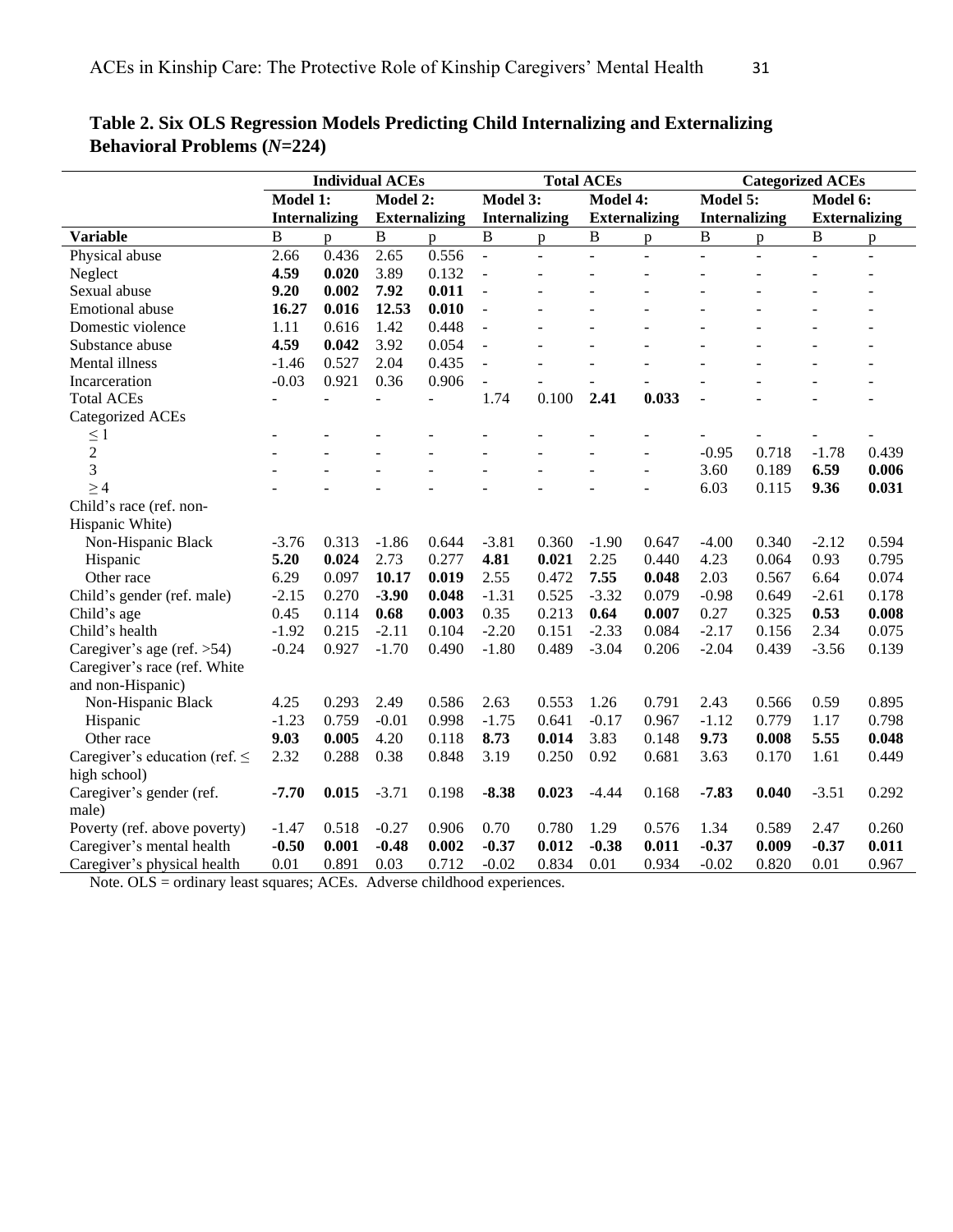|                                   | <b>Model 1:</b>                   |                  | Model 2:                   |         | Model 3:                          |                  | Model 4:                   |       | Model 5:                          |         |
|-----------------------------------|-----------------------------------|------------------|----------------------------|---------|-----------------------------------|------------------|----------------------------|-------|-----------------------------------|---------|
|                                   | <b>Externalizing</b> <sup>a</sup> |                  | Internalizing <sup>b</sup> |         | <b>Externalizing</b> <sup>b</sup> |                  | Internalizing <sup>c</sup> |       | <b>Externalizing</b> <sup>c</sup> |         |
| <b>Variable</b>                   | $\boldsymbol{B}$                  | $\boldsymbol{p}$ | $\boldsymbol{B}$           | p       | $\boldsymbol{B}$                  | $\boldsymbol{p}$ | $\boldsymbol{B}$           | p     | $\boldsymbol{B}$                  | p       |
| Neglect $\times$ Caregiver's      | 4.44                              | 0.041            | $\overline{a}$             |         |                                   |                  |                            |       | $\overline{a}$                    |         |
| mental health                     |                                   |                  |                            |         |                                   |                  |                            |       |                                   |         |
| Sexual abuse $\times$ Caregiver's | ÷,                                |                  | $-0.80$                    | 0.001   | $-0.66$                           | 0.005            | $\overline{a}$             |       |                                   |         |
| mental health                     |                                   |                  |                            |         |                                   |                  |                            |       |                                   |         |
| Emotional abuse $\times$          | $\blacksquare$                    |                  |                            |         |                                   |                  | $-2.30$                    | 0.044 | $-1.79$                           | 0.002   |
| Caregiver's mental health         |                                   |                  |                            |         |                                   |                  |                            |       |                                   |         |
| Physical abuse                    | 2.20                              | 0.625            | 3.00                       | 0.351   | 2.93                              | 0.503            | 2.61                       | 0.432 | 2.61                              | 0.556   |
| Neglect                           | $-19.84$                          | 0.091            | 4.26                       | 0.022   | 3.62                              | 0.162            | 4.33                       | 0.029 | 3.69                              | 0.164   |
| Sexual abuse                      | 7.73                              | 0.010            | 51.80                      | < 0.001 | 43.11                             | 0.001            | 8.96                       | 0.004 | 7.73                              | 0.014   |
| Emotional abuse                   | 12.98                             | 0.008            | 15.41                      | 0.023   | 11.82                             | 0.015            | 148.92                     | 0.020 | 115.88                            | < 0.001 |
| Domestic violence                 | 1.47                              | 0.411            | 1.14                       | 0.624   | 1.45                              | 0.449            | 0.54                       | 0.777 | 0.98                              | 0.597   |
| Substance abuse                   | 3.64                              | 0.061            | 4.95                       | 0.029   | 4.22                              | 0.038            | 3.64                       | 0.103 | 3.18                              | 0.121   |
| Mental illness                    | 2.02                              | 0.453            | $-1.37$                    | 0.571   | 2.12                              | 0.431            | $-2.62$                    | 0.255 | 1.14                              | 0.654   |
| Incarceration                     | 0.16                              | 0.959            | 0.30                       | 0.918   | 0.85                              | 0.779            | 0057                       | 0.849 | 1.03                              | 0.748   |
| Child's race (ref. White and      |                                   |                  |                            |         |                                   |                  |                            |       |                                   |         |
| non-Hispanic)                     |                                   |                  |                            |         |                                   |                  |                            |       |                                   |         |
| Non-Hispanic Black                | $-1.26$                           | 0.747            | $-2.36$                    | 0.479   | $-0.70$                           | 0.850            | $-5.50$                    | 0.164 | $-3.22$                           | 0.430   |
| Hispanic                          | 3.64                              | 0.166            | 4.70                       | 0.019   | 2.31                              | 0.375            | 4.74                       | 0.043 | 2.37                              | 0.330   |
| Other                             | 10.97                             | 0.009            | 6.20                       | 0.075   | 10.09                             | 0.014            | 6.09                       | 0.102 | 10.02                             | 0.019   |
| Child's gender (ref. male)        | $-4.31$                           | 0.023            | $-3.04$                    | 0.116   | $-4.64$                           | 0.013            | $-2.76$                    | 0.094 | $-4.37$                           | 0.025   |
| Child's age                       | 0.71                              | 0.003            | 0.44                       | 0.092   | 0.68                              | 0.002            | 0.39                       | 0.146 | 0.64                              | 0.005   |
| Child's health                    | $-1.79$                           | 0.160            | $-1.94$                    | 0.175   | $-2.14$                           | 0.081            | $-2.25$                    | 0.150 | $-2.38$                           | 0.074   |
| Caregiver's age (ref. $>54$ )     | $-2.06$                           | 0.393            | $-0.38$                    | 0.878   | $-1.81$                           | 0.428            | $-0.14$                    | 0.956 | $-1.62$                           | 0.507   |
| Caregiver's race (ref. non-       |                                   |                  |                            |         |                                   |                  |                            |       |                                   |         |
| Hispanic White)                   |                                   |                  |                            |         |                                   |                  |                            |       |                                   |         |
| Non-Hispanic Black                | 2.56                              | 0.559            | 3.78                       | 0.296   | 2.10                              | 0.620            | 5.77                       | 0.162 | 3.68                              | 0.420   |
| Hispanic                          | $-1.46$                           | 0.711            | $-0.35$                    | 0.928   | 0.72                              | 0.852            | $-1.48$                    | 0.709 | $-0.21$                           | 0.955   |
| Other                             | 3.67                              | 0.175            | 9.53                       | 0.001   | 4.61                              | 0.068            | 8.71                       | 0.002 | 3.95                              | 0.129   |
| Caregiver's education (ref.       | 0.36                              | 0.864            | 3.36                       | 0.147   | 1.25                              | 0.548            | 2.38                       | 0.251 | 0.43                              | 0.825   |
| $\leq$ high school)               |                                   |                  |                            |         |                                   |                  |                            |       |                                   |         |
| Caregiver's gender (ref.          | $-3.78$                           | 0.150            | $-5.79$                    | 0.017   | $-2.13$                           | 0.279            | $-7.66$                    | 0.014 | $-3.67$                           | 0.198   |
| male)                             |                                   |                  |                            |         |                                   |                  |                            |       |                                   |         |
| Poverty (ref. above poverty)      | $-0.26$                           | 0.911            | $-2.59$                    | 0.257   | $-1.20$                           | 0.607            | $-1.75$                    | 0.435 | $-0.49$                           | 0.828   |
| Caregiver's mental health         | $-0.56$                           | 0.001            | $-0.29$                    | 0.034   | $-0.01$                           | 0.873            | $-0.50$                    | 0.001 | $-0.47$                           | 0.003   |
| Caregiver's physical health       | 0.03                              | 0.686            | $-0.04$                    | 0.664   | $-0.30$                           | 0.070            | $-0.01$                    | 0.960 | 0.02                              | 0.830   |

**Table 3. Moderating Role of Mental Health of Kinship Caregivers (N=224).**

Note. Only report models with significant interaction results were reported

<sup>a</sup>Neglect Abuse X Caregiver's Mental Health. <sup>b</sup>Sexual Abuse X Caregiver's Mental Health. <sup>c</sup>Emotional Abuse X Caregiver's Mental Health.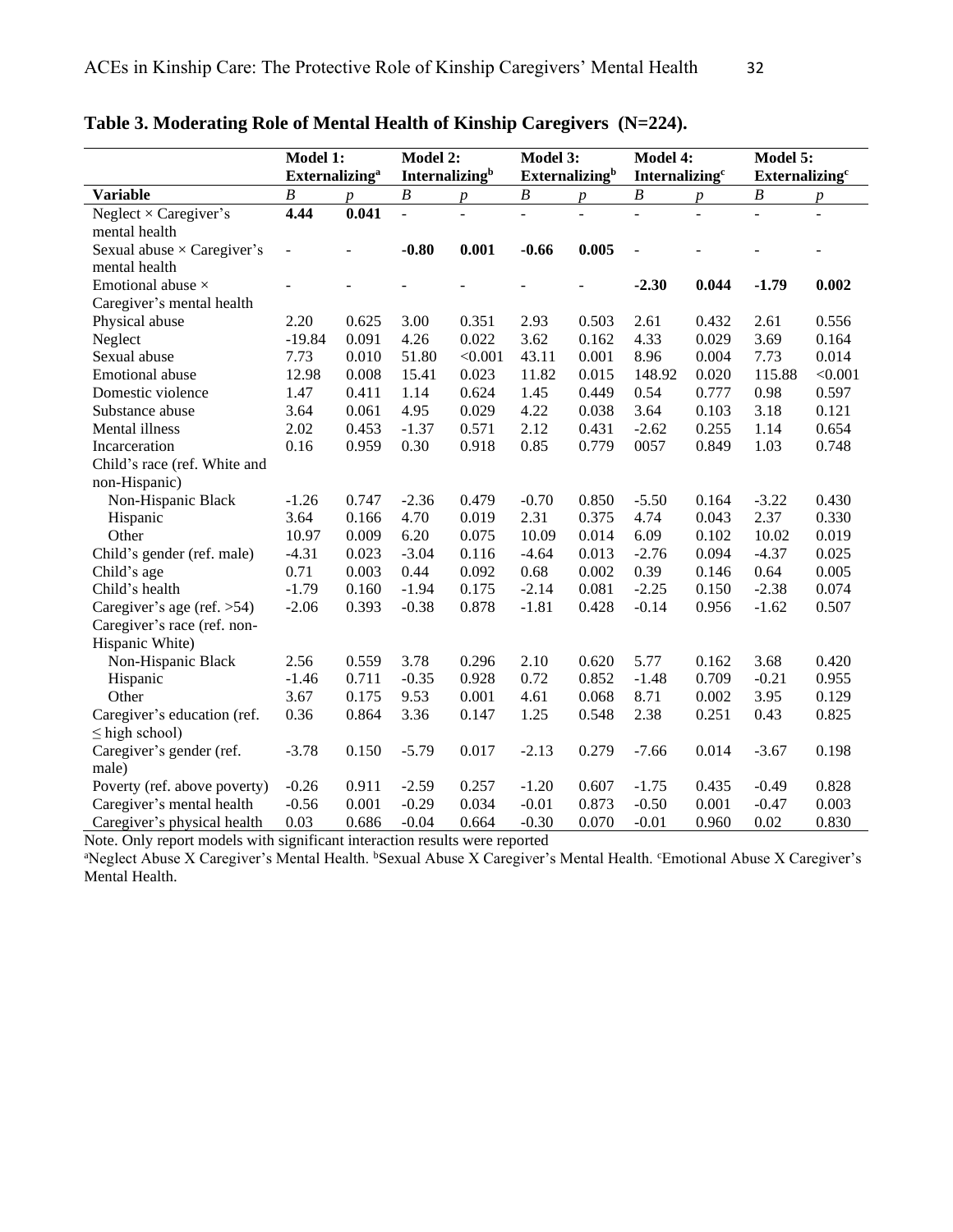